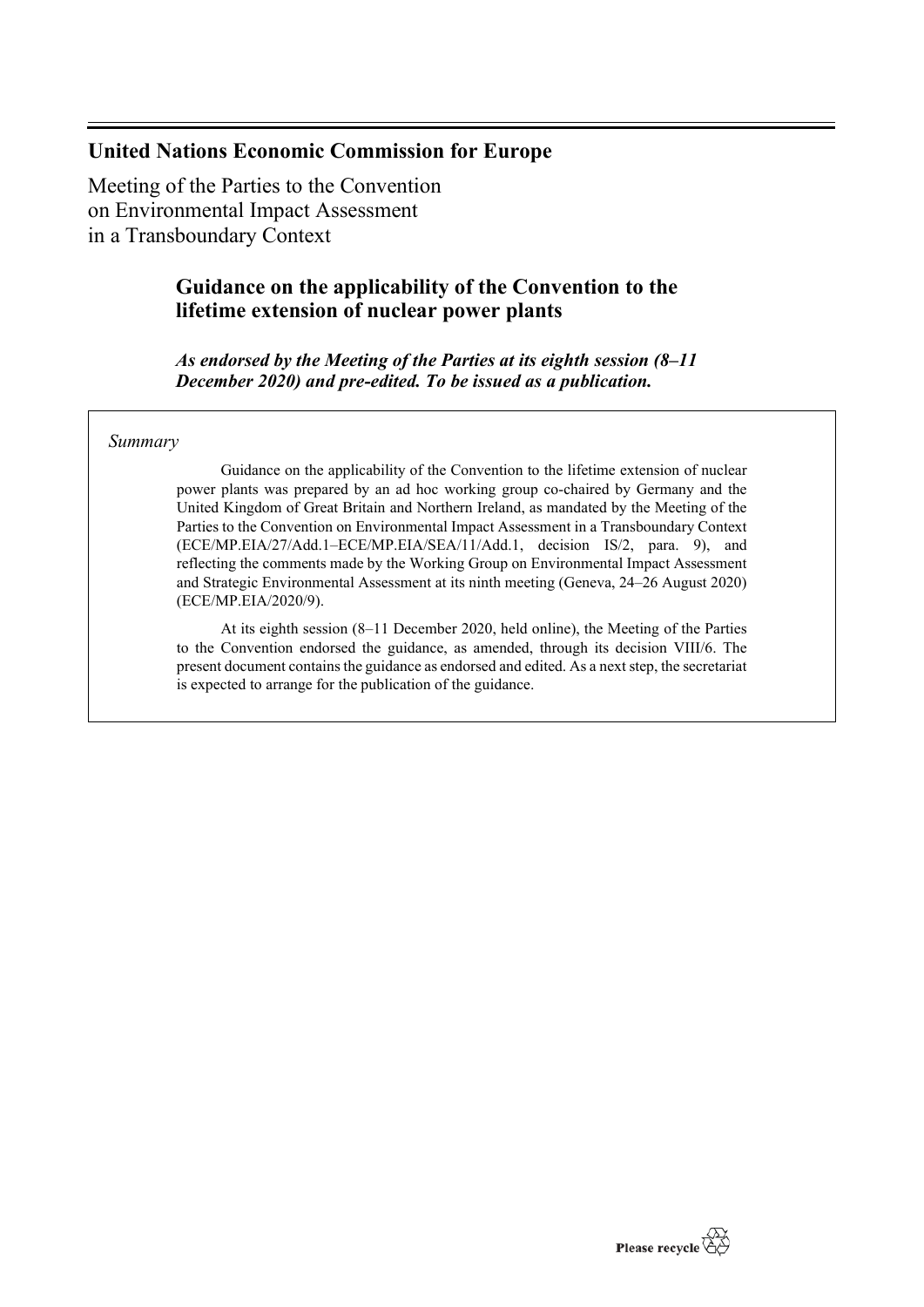# **I. Introduction**

## **A. Rationale of the guidance**

1. The guidance has been developed in the framework of the United Nations Economic Commission for Europe (ECE) Convention on Environmental Impact Assessment in a Transboundary Context (Espoo Convention).[1](#page-1-0) Its objective is to clarify whether and in what circumstances lifetime extensions of nuclear power plants<sup>[2](#page-1-1)</sup> require a transboundary environmental impact assessment in accordance with the Convention. Thus, the guidance aims to assist Parties in the practical application of the Convention and to support the Implementation Committee in reviewing compliance by Parties with their obligations under the Convention, with a view to assisting them in fully meeting their commitments.<sup>[3](#page-1-2)</sup>

2. At its sixth session (Geneva, 2–5 June 2014), the Meeting of the Parties to the Convention endorsed the findings of the Implementation Committee that the extension of the lifetime of the Ukrainian Rivne nuclear power plant, after the initial licence had expired, should be considered as a proposed activity under article  $1$  (v) of the Convention, and is consequently subject to the provisions of the Convention (decision VI/2). However, the Meeting of the Parties did not endorse the Implementation Committee's opinion on the general applicability of that finding to lifetime extensions of nuclear power plants.[4](#page-1-3) Decision VI/2 is thus not considered to be applicable to other cases of lifetime extension of nuclear power plants that do not share identical characteristics.

3. Faced with this situation, Parties that plan to extend the lifetime of nuclear power plants need guidance on whether a transboundary environmental impact assessment procedure is required.<sup>[5](#page-1-4)</sup> Also, the Implementation Committee has expressed an urgent need for guidance for the consideration and the development of findings regarding related cases.<sup>[6](#page-1-5)</sup>

## **B. Mandate of the ad hoc working group and preparatory process**

4. Prompted by the Implementation Committee's call for guidance, at its seventh session (Minsk, 13–16 June 2017), the Meeting of the Parties decided to establish an ad hoc working group to draft terms of reference for possible guidance on addressing the applicability of the Convention with regard to decisions on the lifetime extension of nuclear power plants.<sup>[7](#page-1-6)</sup>

5. At its intermediary session (Geneva, 5–7 February 2019), the Meeting of the Parties decided to include the preparation of draft guidance on the applicability of the Convention to the lifetime extension of nuclear power plants in the workplan for 2017–2020. It also agreed that the draft guidance should be developed by the ad hoc working group, in line with the terms of reference<sup>[8](#page-1-7)</sup> adopted by the Working Group on Environmental Impact Assessment and Strategic Environmental Assessment at its seventh meeting (Geneva, 28–30 May 2018), and taking into account the views of civil society and other stakeholders. It was decided that the draft guidance should be finalized for consideration by the Working Group at its ninth

<span id="page-1-0"></span> $1$  The Convention on Environmental Impact Assessment in a Transboundary Context (Espoo Convention) was adopted in 1991 in Espoo, Finland. In force since 1997, it currently has 45 Parties in the United Nations Economic Commission for Europe (ECE) region (see https://treaties.un.org/Pages/ViewDetails.aspx?src=TREATY&mtdsg\_no=XXVII-4&chapter=27&clang=\_en). It is in the process of being opened for accession by all States Members of the United Nations.

<span id="page-1-1"></span><sup>&</sup>lt;sup>2</sup> "Nuclear power plants" is the term used in the guidance. It carries the same meaning as "nuclear power stations and other nuclear reactors" found in appendix I, para. 2 (b), of the Convention.

<span id="page-1-2"></span><sup>&</sup>lt;sup>3</sup> See ECE/MP.EIA/4, decision II/4, para. 1.

<span id="page-1-3"></span><sup>4</sup> See ECE/MP.EIA/IC/2014/2, annex, para. 59; and ECE/MP.EIA/2014/L.3, para. 5 (f).

<span id="page-1-4"></span><sup>&</sup>lt;sup>5</sup> The approach of this guidance to the term "lifetime extension" is reflected in chapter II.

<span id="page-1-5"></span><sup>6</sup> When the guidance was prepared, several cases of the lifetime extension of nuclear power plants were pending before the Implementation Committee, each with their own distinctive features (ECE/MP.EIA/WG.2/2018/2, annex IV, para. 3).

<span id="page-1-7"></span><span id="page-1-6"></span><sup>7</sup> See ECE/MP.EIA/23.Add.1–ECE/MP.EIA/SEA/7.Add.1, decision VII/3–III/3, annex, item I.9.

<sup>8</sup> See ECE/MP.EIA/WG.2/2018/2, annex IV.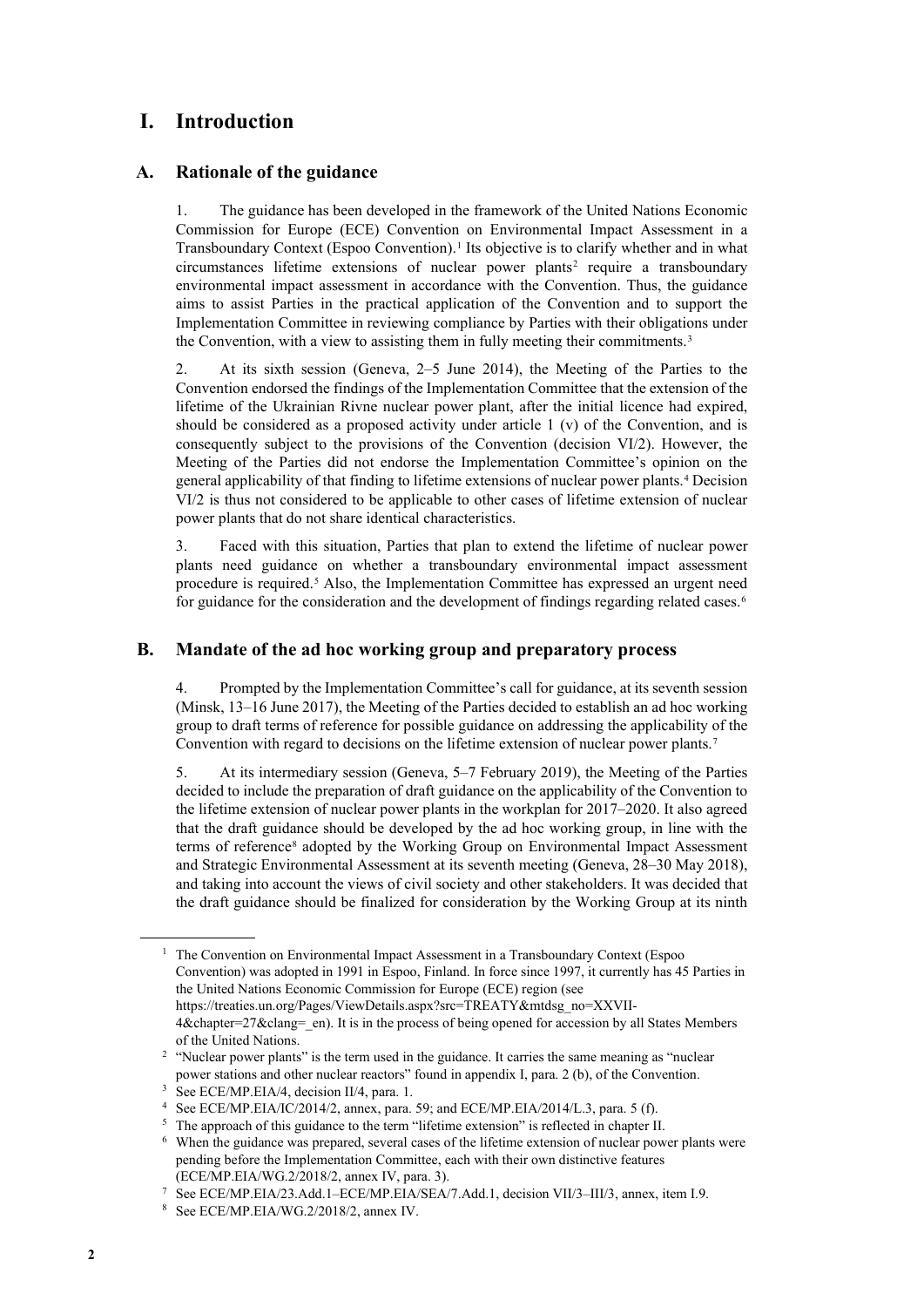meeting (Geneva, 24–26 August 2020), before its submission to the Meeting of the Parties for adoption at its eighth session, to be held in Vilnius from 8 to 11 December 2020.<sup>[9](#page-2-0)</sup> At its ninth meeting, the Working Group commented on the draft guidance, inviting the ad hoc group to further work on the draft, taking into account the comments made, with a view to finalizing it for the consideration of the Meeting of the Parties.<sup>[10](#page-2-1)</sup>

6. The following Parties to the Convention nominated representatives to the ad hoc working group: Armenia, Austria, Azerbaijan, Belarus, Belgium, Bulgaria, Canada, Croatia, Czechia, European Union, Finland, France, Germany, Greece, Italy, Lithuania, Luxembourg, Netherlands, Norway, Poland, Portugal, Romania, Slovakia, Slovenia, Spain, Sweden, Switzerland, Ukraine and the United Kingdom of Great Britain and Northern Ireland. The ad hoc working group was co-chaired by Germany and the United Kingdom of Great Britain and Northern Ireland. The secretariat to the Convention supported the work of the ad hoc working group.

7. The ad hoc working group held eight meetings in 2017–2019. In 2020, due to the coronavirus disease (COVID-19) pandemic, three further meetings were cancelled, and work was continued via written procedure and online meetings.

8. In preparing the guidance, the ad hoc working group discussed and took account of the following sources:

- (a) Decisions adopted by the Meeting of the Parties;
- (b) *Guidance on the Practical Application of the Espoo Convention*;[11](#page-2-2)

(c) *Good Practice Recommendations on the Application of the Convention to Nuclear Energy-related Activities*;[12](#page-2-3)

(d) The Environmental Impact Assessment Directive, as amended by Directive 2014/52/EU[;13](#page-2-4)

(e) The judgment in the case *Inter-Environnement Wallonie ASBL and Bond Peter Leefmilieu Vlaanderen ASBL v. Council of Ministers* concerning compliance by Belgium with Directive 2011/92/EU;<sup>14</sup>

(f) The ECE Convention on Access to Information, Public Participation in Decision-Making and Access to Justice in Environmental Matters (the Aarhus Convention);

The Organization for Economic Cooperation and Development (OECD) Nuclear Energy Agency publication entitled "Legal Frameworks for Long-Term Operation of Nuclear Power Reactors";[15](#page-2-6)

(h) The *IAEA Safety Glossary: Terminology used in Nuclear Safety and Radiation Protection. 2018 Edition*. [16](#page-2-7)

<sup>9</sup> See ECE/MP.EIA/27/Add.1–ECE/MP.EIA/SEA/11/Add.1, decision IS/2, paras. 6–9.

<span id="page-2-1"></span><span id="page-2-0"></span><sup>&</sup>lt;sup>10</sup> See ECE/MP.EIA/WG.2/2020/2, forthcoming.

<span id="page-2-2"></span><sup>&</sup>lt;sup>11</sup> United Nations publication, ECE/MP.EIA/8.

<span id="page-2-4"></span><span id="page-2-3"></span><sup>&</sup>lt;sup>12</sup> United Nations publication, ECE/MP.EIA/24.<br><sup>13</sup> Directive 2011/92/EU of the European Parliament and of the Council of 13 December 2011 on the assessment of the effects of certain public and private projects on the environment, *Official Journal of the European Union*, L 26 (2012), pp. 1–21; and Directive 2014/52/EU of the European Parliament and of the Council of 16 April 2014 amending Directive 2011/92/EU on the assessment of the effects of certain public and private projects on the environment, *Official Journal of the European Union*, L 124 (2014), pp. 1–18.<br><sup>14</sup> Court of Justice of the European Union, Case No. C-411/17, 29 July 2019.

<span id="page-2-5"></span>

<span id="page-2-6"></span><sup>&</sup>lt;sup>15</sup> Kimberly Sexton Nick and Pierre Bourdon, eds, Nuclear Energy Agency No. 7504 (Paris,

<span id="page-2-7"></span>Organization for Economic Cooperation and Development Nuclear Energy Agency, 2019). 16 Vienna, International Atomic Energy Agency (IAEA), 2019. See also the glossary of terms in annex I.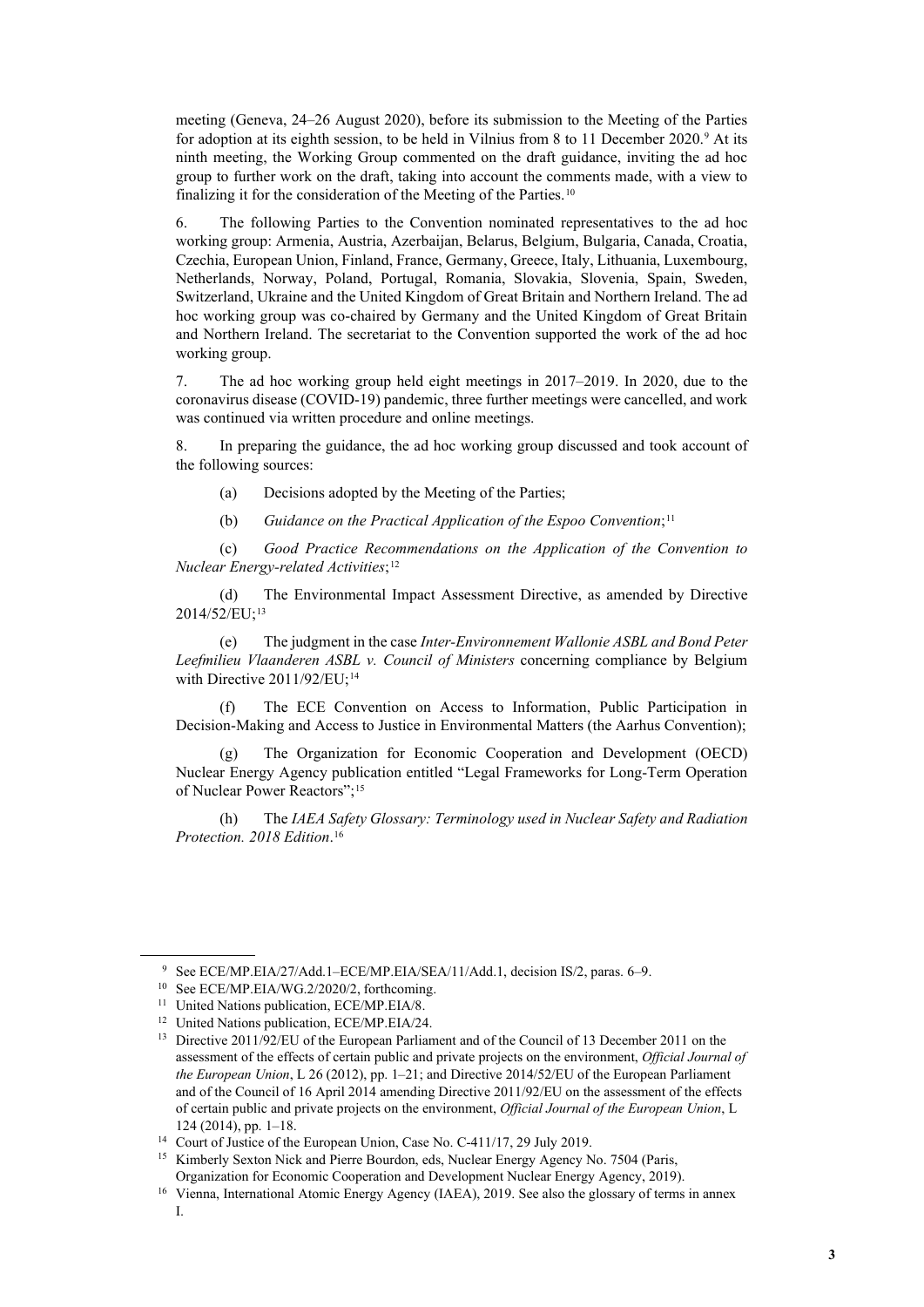## **C. General considerations and guiding principles**

9. The national legal and regulatory frameworks, including those for nuclear power plants, vary between Parties. Consequently, Parties have taken different approaches to implementing the Convention. As there is no one-size-fits-all approach, when assessing possible cases of lifetime extension, a case-by-case determination through the consideration of the principles and factors laid down in the guidance is recommended.

10. The guidance concentrates on the interpretation of the articles that are relevant for determining the applicability of the Convention to the lifetime extension of nuclear power plants, in particular articles 1 (v), 2 (2)–(4), 3 and 6. These are elaborated upon in detail in chapters III to V below.

11. The guidance focuses only on requirements under the Convention. It does not reflect technical or legal factors in the field of nuclear energy that may allow for a lifetime extension of a nuclear power plant to be carried out. The Convention is a procedural instrument that, subject to certain conditions being met, requires the Party of origin to notify any Party that it considers may be an affected Party as early as possible, for the purpose of ensuring adequate and effective consultations (art. 3 (1)). Where the Convention applies to the lifetime extension of a nuclear power plant, it requires the Party of origin to take due account of the outcome of the transboundary environmental impact assessment in its final decision. The Convention has no other bearing upon the decision of whether or not to extend the lifetime of a nuclear power plant. This decision is taken by Parties in accordance with their sovereign rights by applying their respective national legal frameworks, including nuclear safety requirements.

12. The guidance does not consider technical provisions and requirements that are outside of the scope of the Convention, such as those related to nuclear safety (decision IS/1, para. 4 (d)). Nevertheless, some parts of the guidance will touch upon such nuclear safety issues with a view to only providing necessary context.

13. In this respect, it must be noted that terms such as "design life" and "periodic safety review" that are used in the guidance have been defined by international organizations such as the International Atomic Energy Agency (IAEA). To ensure consistency, these terms should not be reinterpreted and follow the usual meaning within the given context of the safety standards of IAEA. The guidance lists such definitions in a glossary of terms in its annex I.

14. Notably, Parties must act in keeping with the Convention's objectives of preventing, reducing and controlling significant adverse transboundary environmental impact (art. 2 (1)) and of enhancing international cooperation in assessing environmental impact, in particular in a transboundary context (preamble). They must also ensure effective implementation of the Convention's requirements to proposed activities that fall under its scope. The Convention does not apply retrospectively to proposed activities undertaken prior to its coming into force.

15. The precautionary principle, which has been referenced by the Meeting of the Parties,<sup>[17](#page-3-0)</sup> underlies the Convention and guides its interpretation and application. Recalling decision IS/1,<sup>[18](#page-3-1)</sup> Parties that carry out nuclear energy-related activities should do so in accordance with the Convention, in a sustainable manner, taking into consideration the precautionary principle (para. 8 (a)). Therefore, when assessing, for the purpose of notification, which Parties are likely to be affected by a proposed nuclear activity listed in appendix I, the Party of origin should make the most careful consideration on the basis of the precautionary principle and available scientific evidence (para. 4 (b)). In general, even if a

<span id="page-3-0"></span><sup>&</sup>lt;sup>17</sup> See, for example, the Declaration on the application of the Convention and the Protocol to nuclear energy issues (ECE/MP.EIA/20/Add.3–ECE/MP.EIA/SEA/4/Add.3, decision VI/5–II/5, para. A.1),

<span id="page-3-1"></span>adopted by the Meeting of the Parties in June 2014.<br><sup>18</sup> See ECE/MP.EIA/27/Add.1–ECE/MP.EIA/SEA/11/Add.1.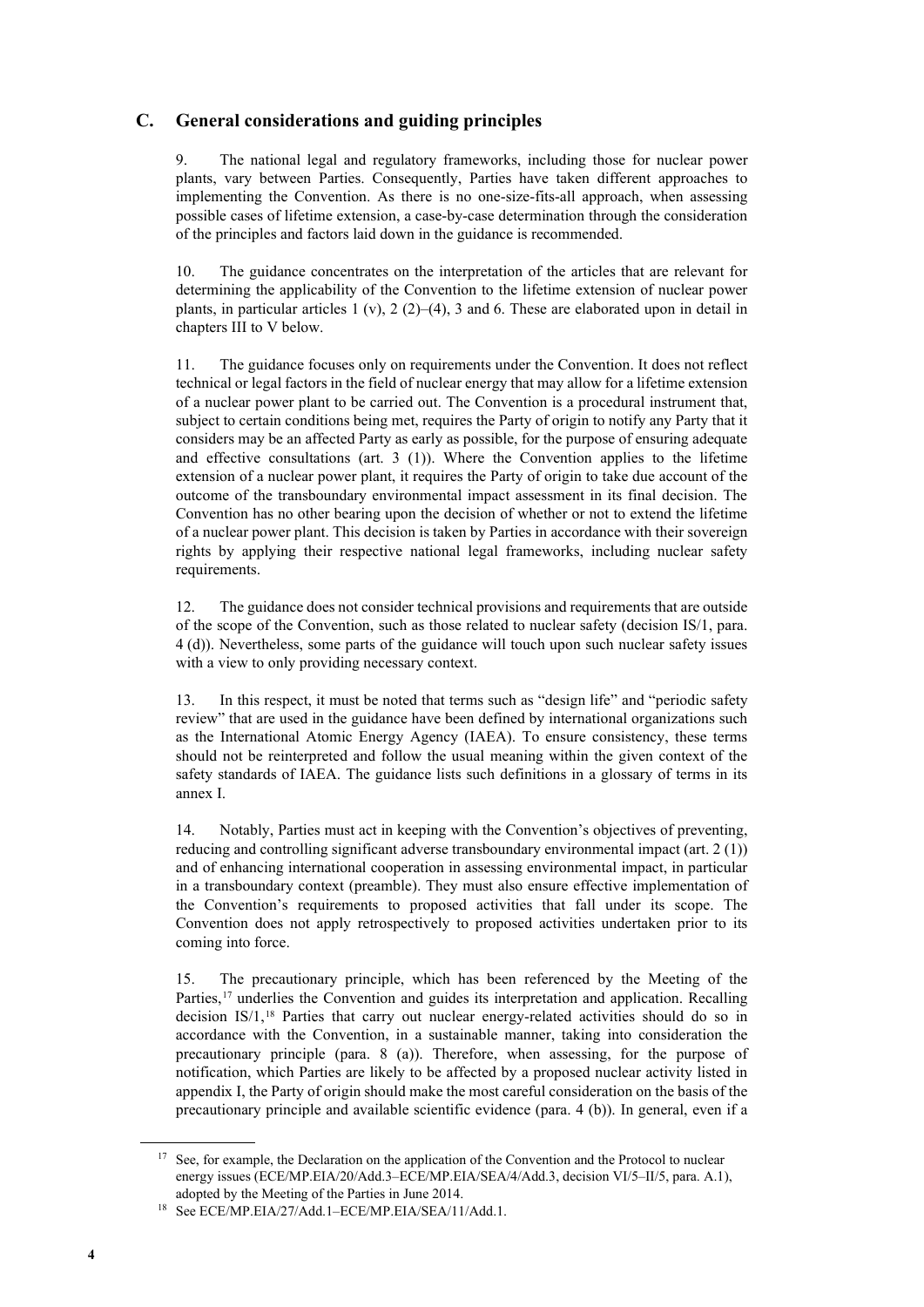proposed activity appears to have a low likelihood of significant transboundary impacts, it may be advisable to notify potentially affected Parties.<sup>[19](#page-4-0)</sup>

16. Parties are encouraged to apply the Convention in an open-minded and proactive manner, in order to best serve its purpose, and, in case of doubt, to interpret the provisions in a way that ensures consistency, taking also into account its objectives.

## **II. Scope of the guidance – understanding of the term "lifetime extension"**

### **A. Factors limiting the lifetime of a nuclear power plant**

17. There are certain factors that may limit the operation of a nuclear power plant. These time-limiting factors can be political, environmental, economic, legislative, safety-related or technical, and may occur individually or collectively.

18. At the time of their construction, many nuclear power plants were typically designed to perform for an expected period of time (for instance, a (minimum) period of 30 to 40 years). However, many of them will be able to operate beyond that period. Currently, more than half of the nuclear power reactors operating in the world have been operating for 30 years or more.

19. From a technical and safety perspective, it is not assumed that there is a time-fixed design life for a nuclear power plant in its entirety. During the operation of a nuclear power plant, many of its structures, systems and components are replaced as part of continuous monitoring, general maintenance work, safety improvement programmes, or when their operational life is reached. Other reasons for their replacement may include ageing, unforeseen degradation, or equipment becoming obsolete.<sup>[20](#page-4-1)</sup> Incidents and accidents can also result in a requirement that additional safety improvements be introduced within a certain period of time, as a condition for continued operation. Such replacements may fall within the framework of the existing licence, depending on the case in question.

20. However, there are some structures, systems and components that are considered irreplaceable or for which replacement is not technically or economically viable. Their design life may therefore determine the design life of the plant in its entirety. According to IAEA, design life is the period of time during which a facility or component is expected to perform according to the technical specifications to which it was produced. However, this period of time is not absolute and may be adjusted over time based on continuous monitoring and extended assessment as well as requalification, as approved by the competent authority.

## **B. Approach to the term "lifetime extension"**

21. "Lifetime extension" is a term without an established legal definition under international law.[21](#page-4-2) Without defining it, the term has been used by international organizations such as IAEA, the International Energy Agency and the OECD Nuclear Energy Agency.

<span id="page-4-1"></span><span id="page-4-0"></span>

<sup>&</sup>lt;sup>19</sup> See United Nations publication, ECE/MP.EIA/8, para. 28.<br><sup>20</sup> One example of large components that have been replaced is that of steam generators in many pressurized water reactors replaced due to stress corrosion in the tubes. Examples of equipment that have become obsolete and needed replacing are instrumentation and control equipment.

<span id="page-4-2"></span><sup>&</sup>lt;sup>21</sup> The term "lifetime extension" did not exist in the national context of Ukraine in 2011 when the Implementation Committee initiated its consideration of the application of the Convention by Ukraine in respect of units 1 and 2 of the Rivne nuclear power plant. The Committee and, subsequently, the Meeting of the Parties employed that term to describe a process used by the nuclear authority of Ukraine to continue operation of units 1 and 2. In that process, the nuclear authority of Ukraine, based on a periodic safety review and with a view to ensuring a long-term operation of the plant, authorized continuation of operation of those units after the initial licence had expired. For the relevant findings and recommendations of the Implementation Committee, see ECE/MP.EIA/IC/2014/2, annex.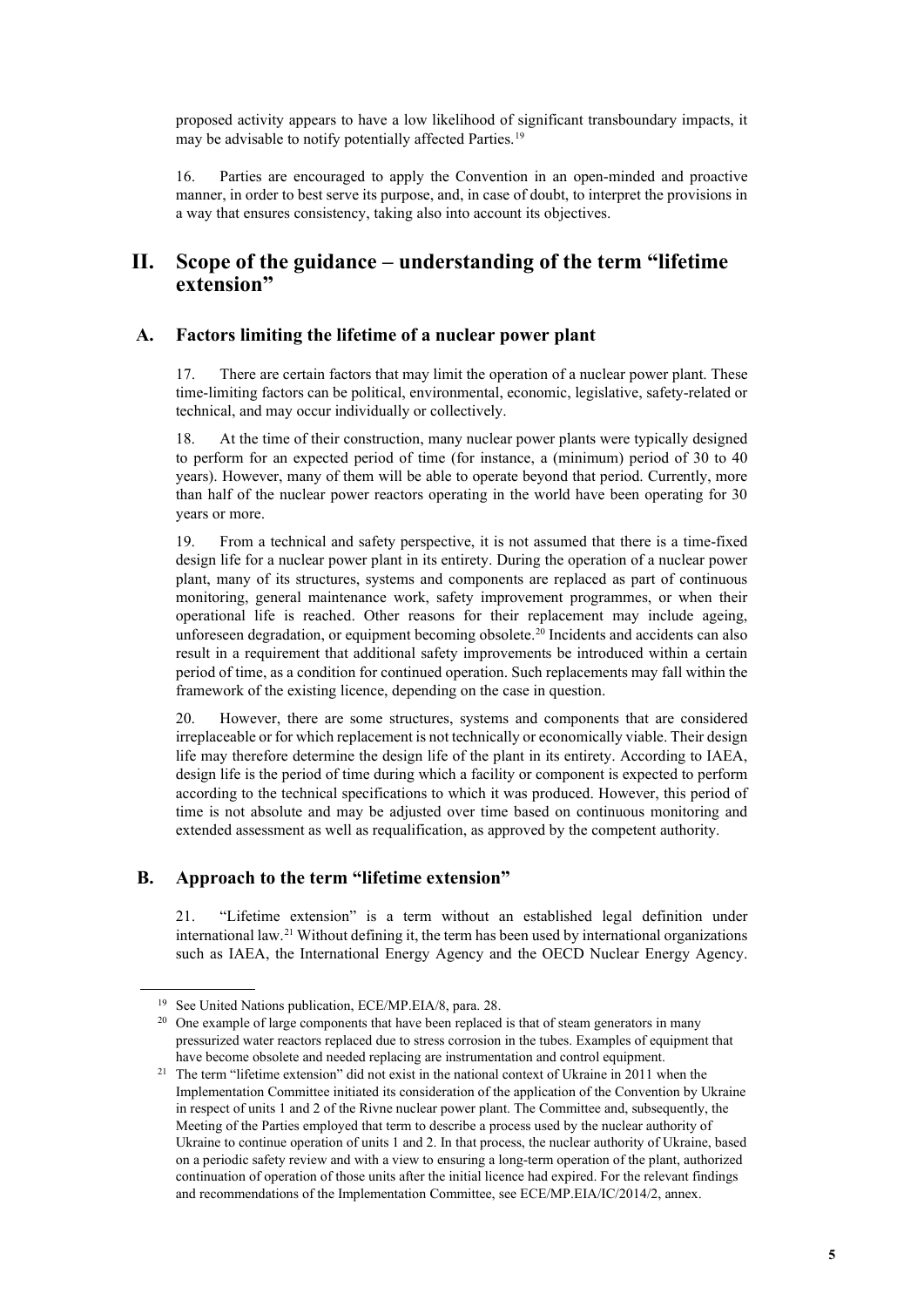However, other terms such as "long-term operation"<sup>[22](#page-5-0)</sup> or "plant life extensions" are also used by these organizations. Such terms are not to be understood as necessarily interchangeable.

22. The way in which all of these organizations use the term "lifetime extension" does suggest that it describes a prolongation of the operation of a nuclear power plant. The guidance follows a pragmatic approach to this issue and does not use the term "lifetime extension" based on a certain definition, but rather on a common understanding of the term.

23. The Parties to the Convention, in accordance with their sovereign right to regulate nuclear energy and to decide whether or not to include nuclear energy in their own energy mix, have chosen different approaches in regulating nuclear power plants and their lifetime under their national jurisdiction. In some Parties, nuclear power plants have a time-limited licence, while in other Parties plants are licensed for an unlimited period.<sup>[23](#page-5-1)</sup> The validity period of a licence represents one of the factors indicating a lifetime extension. In Parties with unlimited licences other factors may indicate that there is a similar situation. These situations are therefore also included in the guidance as a possible lifetime extension.

## **C. Situations understood as a possible lifetime extension**

24. The situations described in this section take account of the common understanding of the term "lifetime extension" as described in chapter II, section B above. They aim to ensure broad application of the guidance and to avoid further uncertainty. This section outlines a non-exhaustive list of situations that may indicate a lifetime extension of a nuclear power plant. However, a transboundary environmental impact assessment is only required in these situations if the requirements of the Convention reflected in chapters III–V below are met.

### **1. Situation 1: The end date of a time-limited licence has been reached, but the plant is intended to continue operation**

25. If a licence includes an expiration date, the validity period of that licence may, from a legal perspective, establish its lifetime. A new licence, or extension of the existing licence, may then be regarded as a lifetime extension. If the license renewal occurs early in the operating life, it may not be considered a lifetime extension.

26. The period of time covered by an environmental impact assessment may also be an aspect tied to the validity period of the time-limited licence.

### **2. Situation 2: The nuclear power plant has a time-unlimited licence, but the design life[24](#page-5-2) of irreplaceable safety-critical structures, systems and components has been reached**

27. Some safety-critical structures, systems and components of a nuclear power plant are considered irreplaceable and thus their design life may indicate the design life of the plant as a whole. A comprehensive refurbishment or specific comprehensive requalification of these systems, structures and components at that time may be considered a lifetime extension of a nuclear power plant. The period of time covered by an environmental impact assessment may also be tied to the design life of the nuclear power plant.

### **3. Situation 3: A periodic safety review is carried out in support of the decision-making process for a lifetime extension**

28. Over the course of their operation, nuclear power plants are subject to different types of safety reviews, such as periodic safety reviews.

29. Periodic safety reviews are not an indicator per se for a lifetime extension but could, in some cases, be used in support of a decision-making process for a lifetime extension.

<span id="page-5-0"></span> $22$  See the glossary of terms in annex I to the present document.

<span id="page-5-2"></span><span id="page-5-1"></span><sup>23</sup> Sexton Nick and Bourdon, eds., Nuclear Energy Agency No. 7504.

<sup>&</sup>lt;sup>24</sup> See the definition contained in paragraph 20 of this guidance.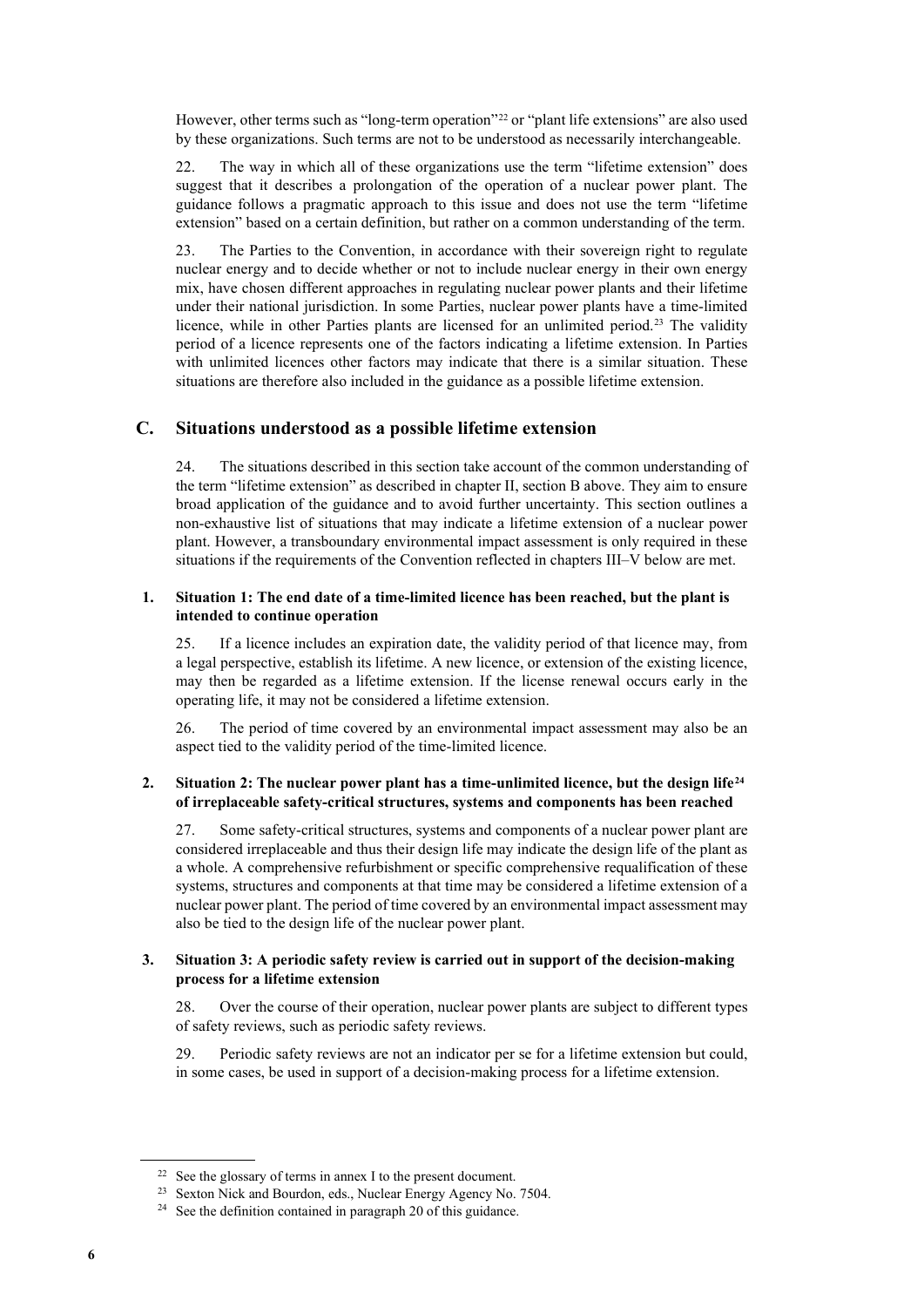30. According to the respective national legal or regulatory framework, periodic safety reviews<sup>[25](#page-6-0)</sup> should be carried out at regular intervals, typically of 10 years, and aim to ensure the high level of nuclear safety of the nuclear power plant.

31. A specific periodic safety review towards the end of the established lifetime can be carried out in support of the decision-making process for and may thus indicate a lifetime extension.

### **4. Situation 4: Modification of a nuclear power plant not covered by the existing authorization to operate and therefore requiring a licence modification**

32. The (continued) operation of a nuclear power plant may impose safety upgrades or backfitting of safety systems. A modification of a nuclear power plant that is considered as a major change and is not covered by the existing authorization to operate, and requires modification of the authorization to operate, may imply the application of the Convention; this can also coincide with a lifetime extension.

### **5. Situation 5: The nuclear power plant has a time-unlimited licence but the time of operation is limited by law**

33. Some Parties may choose to limit the lifetime of nuclear power plants by law. The law may limit the operation to a specified date or it may limit the production of electricity. The lifetime set forth by this law may, from a legal point of view, establish the time of operation of the nuclear power plant. Prolonging that period by changing the respective law may then also be called a lifetime extension. [26](#page-6-1)

# **III. Guidance on how to determine if a lifetime extension represents an activity or a major change to an activity and on the characteristics of a major change**

## **A. Lifetime extension as a "proposed activity"**

34. The Convention applies to proposed activities, which are defined in article  $1(v)$  as follows: "'Proposed activity' means any activity or any major change to an activity subject to a decision of a competent authority in accordance with an applicable national procedure."

35. This chapter will explore the terminology used in the text of the Convention, in particular the definition of "activity" and "major change to an activity", and examine how these terms apply in the context of lifetime extension of nuclear power plants.

36. Appendix  $I^{27}$  $I^{27}$  $I^{27}$  to the Convention lists activities that fall within the Convention's scope. Paragraph 2 (b) reads as follows: "Nuclear power stations and other nuclear reactors, including the dismantling or decommissioning of such power stations or reactors (except research installations for the production and conversion of fissionable and fertile materials, whose maximum power does not exceed 1 kilowatt continuous thermal load)."

37. This description clearly indicates that the operation of a nuclear power plant is within the scope of the Convention. A lifetime extension may either be a new activity or a major change to an existing activity. In both cases, the activity in question is the operation of a nuclear power plant. Lifetime extensions must therefore be considered to be within the scope of the Convention, even though they are not explicitly mentioned in the list of activities.

<sup>25</sup> See the glossary of terms in annex I.

<span id="page-6-1"></span><span id="page-6-0"></span><sup>26</sup> See paragraph 102 of this guidance.

<span id="page-6-2"></span><sup>&</sup>lt;sup>27</sup> As amended by the second amendment to the Espoo Convention (see ECE/MP.EIA/6, annex VII, decision III/7), which has been in force since 23 October 2017. For the status of ratification of the amendment see https://treaties.un.org/Pages/ViewDetails.aspx?src=TREATY&mtdsg\_no=XXVII-4 c&chapter=27&clang= en.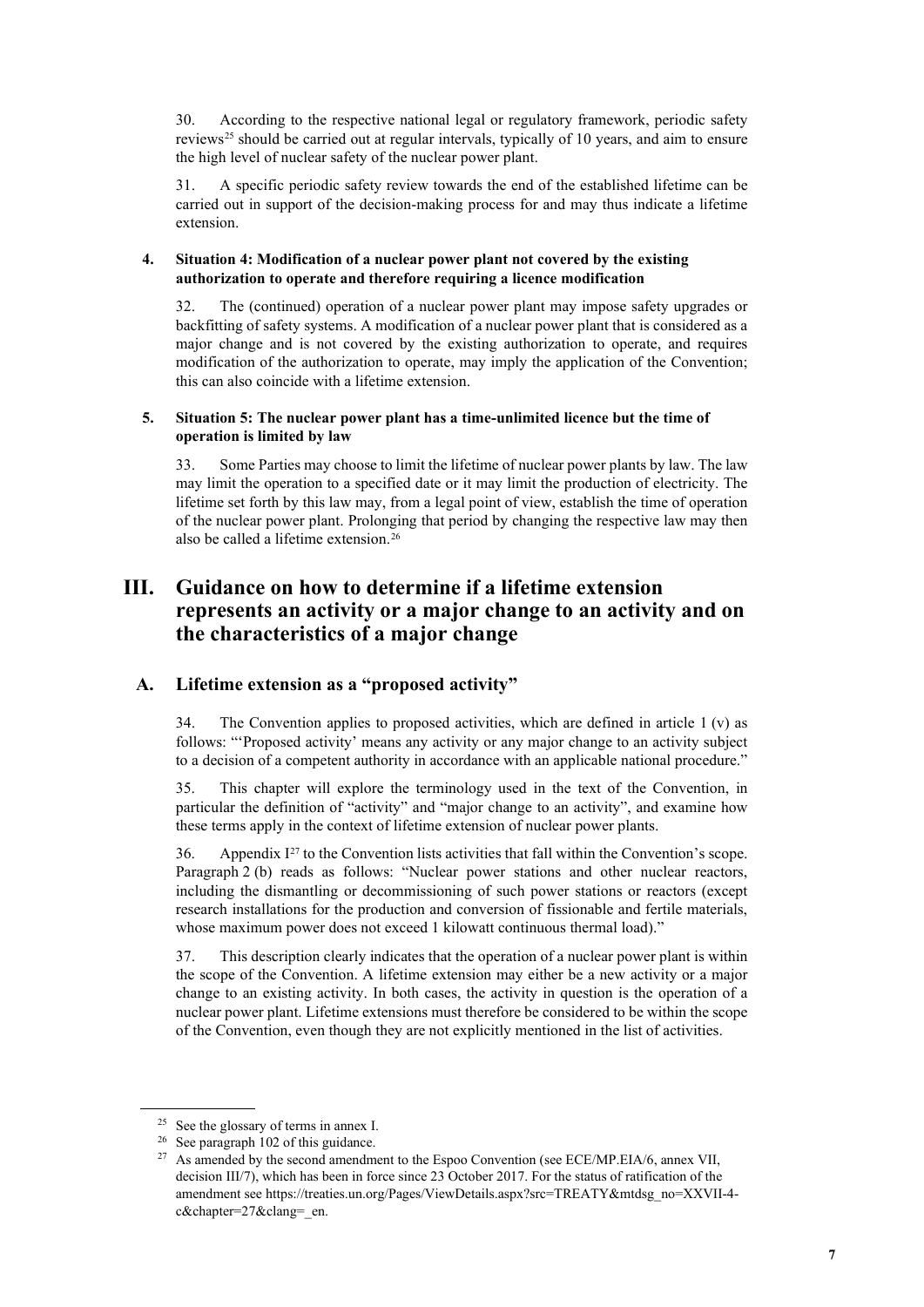38. If neither case is applicable then, accordingly, a situation understood to be a lifetime extension is not a proposed activity and therefore falls out of the scope of the Convention.

## **B. Lifetime extension as an "activity"**

39. A lifetime extension represents a prolongation of an existing activity rather than an activity in its own right. An exception to this would be if a nuclear power plant where operation has previously been terminated (most commonly due to the expiration of its licence) were to be subsequently brought back to operation. This may be regarded as an activity in its own right.

## **C. Lifetime extension as a "major change" to an activity**

40. The Convention does not define the term "major change to an activity" or provide examples of relevant changes. Parties bear the responsibility for their practical application of the Convention and have discretion to establish their own national requirements and practices to meet their obligations in determining whether a proposed change to an activity that falls under appendix I is major or not.

41. This guidance describes possible changes related to a lifetime extension of a nuclear power plant which may, depending on their nature or scale, be classified as a major change to an existing activity according to the Convention. Whether this is the case or not must be determined on a case-by-case basis.

42. In that determination, particular attention should be given to the Convention's objective of preventing, reducing and controlling significant adverse environmental transboundary impact.[28](#page-7-0) An important factor to consider in this respect is whether the lifetime extension in question, taking account of its specific features, may cause significant adverse transboundary environmental impact.

43. It is important to note, however, that changes covered by the existing authorization to operate do not trigger the application of the Convention. The Convention does not apply retrospectively. This can be derived from article 2 (3) of the Convention, which requires that an environmental impact assessment procedure be undertaken prior to the decision to authorize or undertake a proposed activity.[29](#page-7-1)

### **1. Physical works and modifications in the operating conditions**

44. Physical works and modifications in the operating conditions related to the lifetime extension of a nuclear power plant may result in a changed intervention in the environment that was not considered in the initial licensing procedure. Therefore, they may justify the classification of a lifetime extension as a major change to an activity.

45. In practice, most lifetime extensions of nuclear power plants are accompanied by physical works, notably technical changes such as renewal, replacement or updates of systems, structures and components, carried out, inter alia, with a view to ensuring nuclear safety and environmental protection. A lifetime extension may also be linked with modifications in the operating conditions, triggered for example by technical changes or new scientific findings.

46. Where a lifetime extension is combined with major renovation works of a nature or scale that is comparable, with regard to their potential to cause significant adverse transboundary environmental impacts, to that when the plant was first put into service, it must be regarded as a major change.<sup>[30](#page-7-2)</sup> This is the case where the nuclear power plant is subject to large-scale changes such as a comprehensive refurbishment of systems, structures and

<sup>&</sup>lt;sup>28</sup> See article 2 (1) of the Convention.

<span id="page-7-2"></span><span id="page-7-1"></span><span id="page-7-0"></span><sup>&</sup>lt;sup>29</sup> See also chapter I, section C, of the present guidance.

<sup>&</sup>lt;sup>30</sup> Similar considerations can be found in the Court of Justice of the European Union judgment of 29 July 2019 in Case No. C-411/17, paras. 79 and 80. In making this ruling, the Court did not, however, consider the applicability of the Espoo Convention.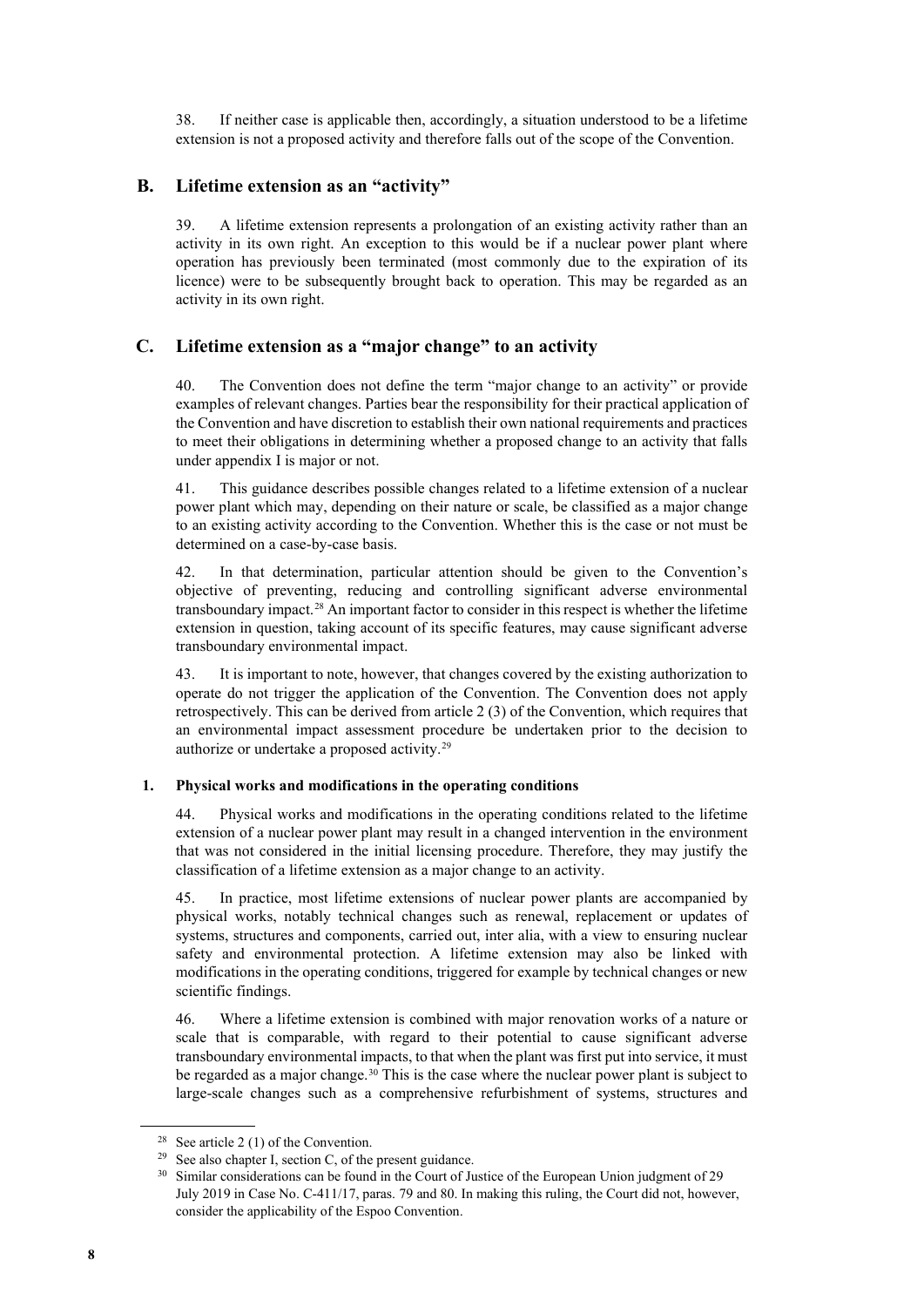components.[31](#page-8-0) One factor that may indicate the scale of the works is the investment costs associated with their implementation.[32](#page-8-1)

47. Where a lifetime extension is accompanied by physical works or modifications in the operating conditions of a smaller scale, certain internal or external factors may indicate whether the operation of the modified plant may amount to a major change. In this context, it is also necessary that Parties consider the duration of the lifetime extension as one factor. A non-exhaustive list of illustrative factors that may be relevant to be considered when determining whether a lifetime extension amounts to a major change can be found in annex II to the present guidance.

48. Regarding the variety of lifetime extension cases and their specific features, and taking account of both the individual technical specificities of each nuclear power plant and the different national legal and regulatory frameworks applied by the Parties, this guidance does not intend to draw up a specific list of physical works and modifications in the operating conditions that should generally not be considered as major changes. However, it should be noted that physical works undertaken as part of regular maintenance work or ageing management are not usually regarded as major changes. Such measures are typically covered by the authorization to operate.

#### **2. "Lifetime extension per se"**

49. It is unusual for lifetime extensions to be carried out without, inter alia, any associated physical works or modifications in the operating conditions. Nevertheless, irrespective of whether or not there are physical works or modifications in the operating conditions, the operation of a nuclear power plant is faced with a changing environment that occurs over the course of its lifetime and that may not have been considered in the initial authorization to operate. With respect to the decision on the lifetime extension, the changed environment, depending on its nature and scale, could constitute a factor that may indicate that the change in the likely impact of the proposed activity could, as such, be classified as a major change.<sup>[33](#page-8-2)</sup>

#### **3. Multiple minor changes**

50. During their operation, nuclear power plants undergo continuous technical changes or modifications in the operating conditions, inter alia, to comply with findings of regular routine inspections or periodic safety reviews. Such changes or modifications are typically not major when considered in isolation. However, where a number of them occur, either in parallel or over a period of time, they may be regarded, for the purposes of a determination on a case-by-case basis, as one major change that has been split up into multiple minor changes. Their impact on the environment must then be assessed as a whole.

51. A lifetime extension linked with multiple minor changes may amount to a major change if there is a tangible link between the multiple minor changes and the lifetime extension, demonstrating that the minor changes are part of one complex activity undertaken with a demonstrable intent to extend the lifetime of the nuclear power plant.<sup>[34](#page-8-3)</sup>

<span id="page-8-0"></span><sup>&</sup>lt;sup>31</sup> In its judgment of 29 July 2019 in Case No. C-411/17, the Court of Justice of the European Union found that some facilities were replaced due to ageing and other facilities were updated, paras. 65 and

<span id="page-8-1"></span><sup>66. 32</sup> The costs were also a factor in the Court of Justice of the European Union judgment of 29 July 2019 in Case No. C-411/17, para. 64.

<span id="page-8-2"></span><sup>&</sup>lt;sup>33</sup> In its findings and recommendations in the case concerning the Rivne nuclear power plant in Ukraine (ECE/MP.EIA/IC/2014/2, para. 59), the Implementation Committee concluded that a major change does not necessarily require physical works. This conclusion was however not endorsed by the Meeting of the Parties (see chapter I, section A) in general. Regarding the case of Ukraine, the Meeting of the Parties specifically decided, however, that even in the absence of any works the Convention should apply for units 1 and 2 of the Rivne nuclear power plant.

<span id="page-8-3"></span><sup>34</sup> Paragraph 43 of this guidance applies accordingly.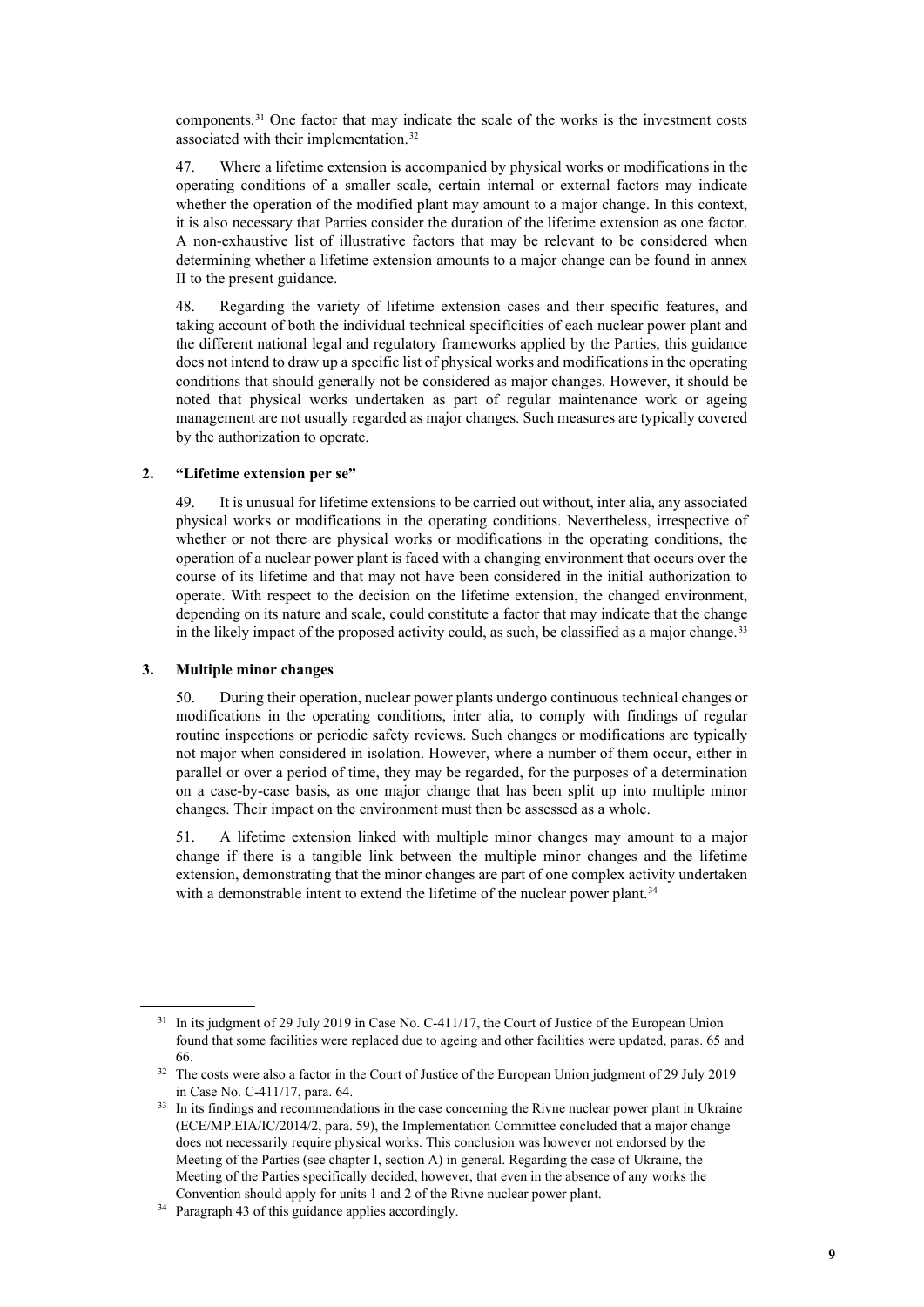# **IV. Guidance on how to determine if a lifetime extension is likely to cause significant adverse transboundary impact**

## **A. Espoo Convention framework**

52. In accordance with article 3 (1) of the Convention, the decision on the extension of the lifetime of an existing nuclear power plant would only require a transboundary procedure if such extension was likely to cause significant adverse transboundary impact:

For a proposed activity listed in appendix I that is likely to cause a significant adverse transboundary impact, the Party of origin shall, for the purposes of ensuring adequate and effective consultations under article 5, notify any Party which it considers may be an affected Party as early as possible and no later than when informing its own public about that proposed activity.

53. Unlike many national legislative requirements on environmental impact assessment and administrative practices that establish a priori a list of activities that are regarded as being likely to have significant adverse impact on the environment, any determination to apply the Convention includes a consideration of whether the proposed activity in question is likely to cause a significant adverse transboundary environmental impact.

54. Accordingly, under the Convention, a transboundary procedure will be required for a lifetime extension if a set of cumulative criteria is fulfilled. In determining whether the criteria apply to a lifetime extension, Parties should consider the following, in no particular order:

(a) What are the possible "adverse impacts" of the lifetime extension?

(b) Is the lifetime extension "likely" to cause these adverse environmental impacts?

(c) Are these likely adverse environmental impacts "significant"?

(d) Are these likely significant adverse environmental impacts "transboundary" and which Parties would be affected?

55. This chapter gives guidance on the interpretation of these criteria with regard to the situations understood to be a lifetime extension of a nuclear power plant, outlined in chapter II above. As a general rule, the same principles that apply to an assessment of the significant adverse transboundary impacts of a nuclear power plant that is proposed to be constructed also apply when considering a proposed lifetime extension, recognizing, however, that the scope of the activity is different.

## **B. Likely to cause significant adverse transboundary impacts**

### **1. Adverse impacts**

56. The Convention defines the term "impact", but not the term "adverse impact". Article 1(vii) reads as follows:

"Impact" means any effect caused by a proposed activity on the environment including human health and safety, flora, fauna, soil, air, water, climate, landscape and historical monuments or other physical structures or the interaction among these factors; it also includes effects on cultural heritage or socioeconomic conditions resulting from alterations to those factors.

57. In order to identify the possible adverse impacts of a lifetime extension it is necessary to take all relevant environmental impacts into consideration. That exercise must consider the current state of the nuclear power plant and the proposed modifications to be implemented in the framework of the lifetime extension, as well as the state-of-the-environment, including the environment of areas under the jurisdiction of other Parties likely to be affected.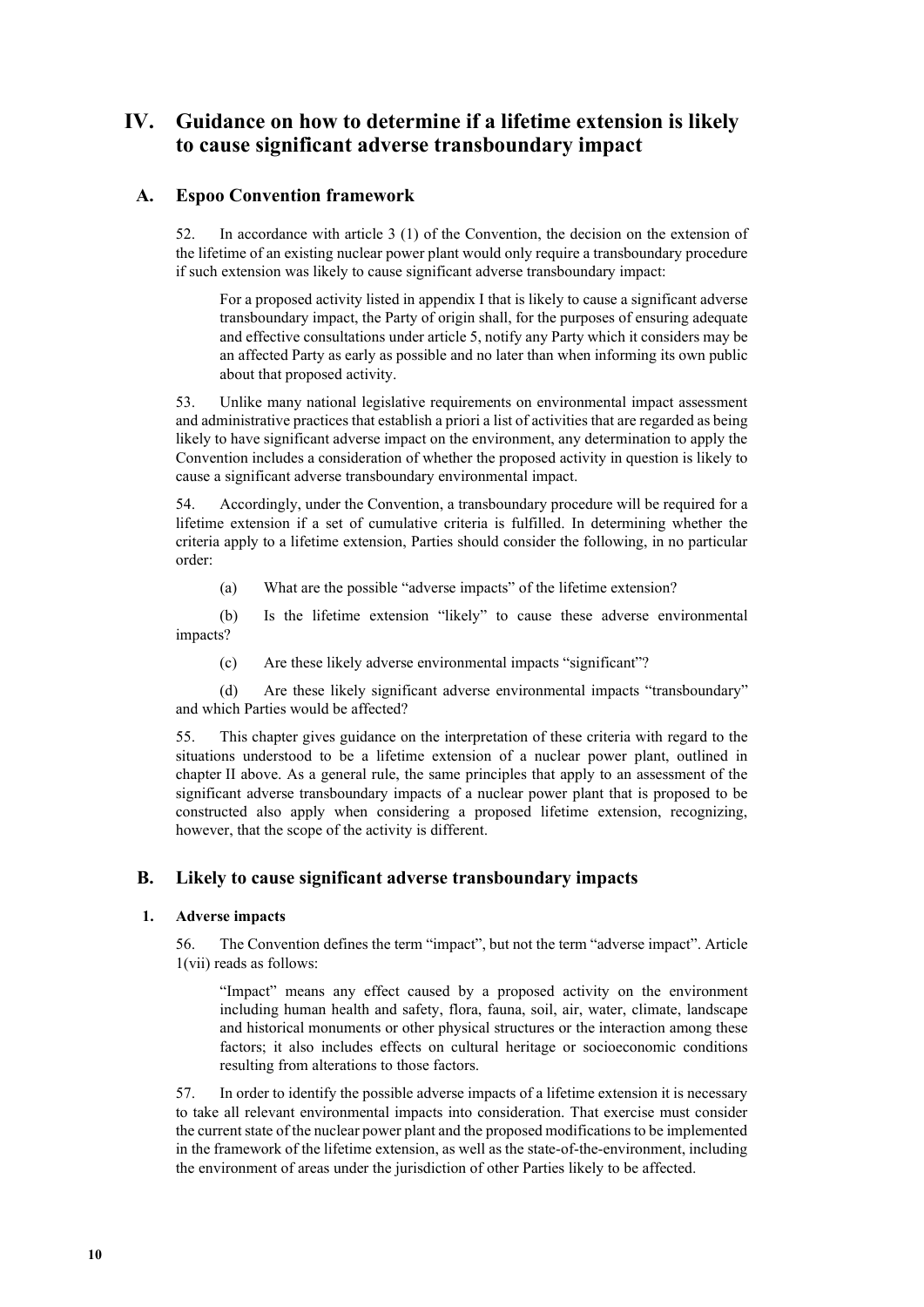58. Generally, the extended lifetime of a nuclear power plant has impacts that are similar to those of a new nuclear power plant considered in its initial operation. These impacts include the following:

(a) Impacts resulting from operational states, including normal operation and anticipated operational occurrences;

(b) Impacts resulting from accidents, including accidents within the design basis and within the design extension conditions, as well as beyond design basis accidents.[35](#page-10-0) (See paragraph 63 below concerning the issue of accident scenarios regarding the impacts listed in this subparagraph).

59. As laid down in decision IS/1, paragraph 4 (b), when considering whether significant adverse transboundary impacts are likely, the Meeting of the Parties in its intermediary session of 2019 focused on the likelihood of a major accident, an accident beyond design basis or a disaster:

Although the likelihood of a major accident, accident beyond design basis or disaster occurring for nuclear activities listed in appendix I to the Convention is very low, the likelihood of a significant adverse transboundary environmental impact can be very high, if the accident occurs. Consequently, when assessing, for the purpose of notification, which Parties are likely to be affected by a proposed nuclear activity listed in appendix I, the Party of origin should make the most careful consideration on the basis of the precautionary principle and available scientific evidence.

60. In paragraph 8 (a) of the same decision, the Meeting of the Parties emphasized that: "Parties to the Convention that carry out nuclear energy-related activities should do so in accordance with the Convention, in a sustainable manner, taking into consideration the precautionary and polluter pays principles, and respecting international nuclear safety standards and relevant environmental legislation".

61. Furthermore, in paragraph 8 (b) of the same decision, the Meeting of the Parties emphasized that: "Close cooperation and improved mutual understanding of the practices and needs of other Parties in the field of nuclear energy will facilitate the application of transboundary environmental procedures in full compliance with the Convention and the Protocol".

62. According to the principles referred to in paragraphs 59–61 above, when considering the likely adverse impacts of the lifetime extension of a nuclear power plant, attention must be paid to a number of factors, including available scientific evidence and international nuclear safety standards, as well as the precautionary principle and the objective of enhancing international cooperation and mutual understanding between Parties. In this context, it has to be emphasized that this guidance must not be interpreted as implying a change in the rights and obligations of a contracting Party under any existing international nuclear-related agreements.

63. It is not within the scope of the guidance to determine accident scenarios. It is the responsibility of the competent authority<sup>[36](#page-10-1)</sup> to assess which accident scenarios are likely to cause significant adverse transboundary impacts and which accident scenarios can be excluded.<sup>[37](#page-10-2)</sup> Internationally recognized nuclear safety and environmental standards and the other factors outlined in paragraph 62 of this guidance are to be taken into account. It may,

<span id="page-10-0"></span><sup>35</sup> For the types of accidents to be considered based on the *IAEA Safety Glossary: Terminology used in Nuclear Safety and Radiation Protection. 2018 Edition*, see the list in annex I of this guidance.

<span id="page-10-1"></span><sup>&</sup>lt;sup>36</sup> The competent authority is the national authority or authorities designated by a Party as responsible for performing the tasks covered by the Convention and/or the authority or authorities entrusted by a Party with decision-making powers regarding a proposed activity (art. 1 (ix) of the Convention).

<span id="page-10-2"></span><sup>&</sup>lt;sup>37</sup> See IAEA "IAEA Safety Standards for protecting people and the environment – Safety of Nuclear Power Plants: Design", Specific Safety Requirements No. SSR-2/1 (Rev.1) (Vienna, 2016), p. 58, footnote 26: "The possibility of certain conditions arising may be considered to have been 'practically eliminated' if it would be physically impossible for the conditions to arise or if these conditions could be considered with a high level of confidence to be extremely unlikely to arise."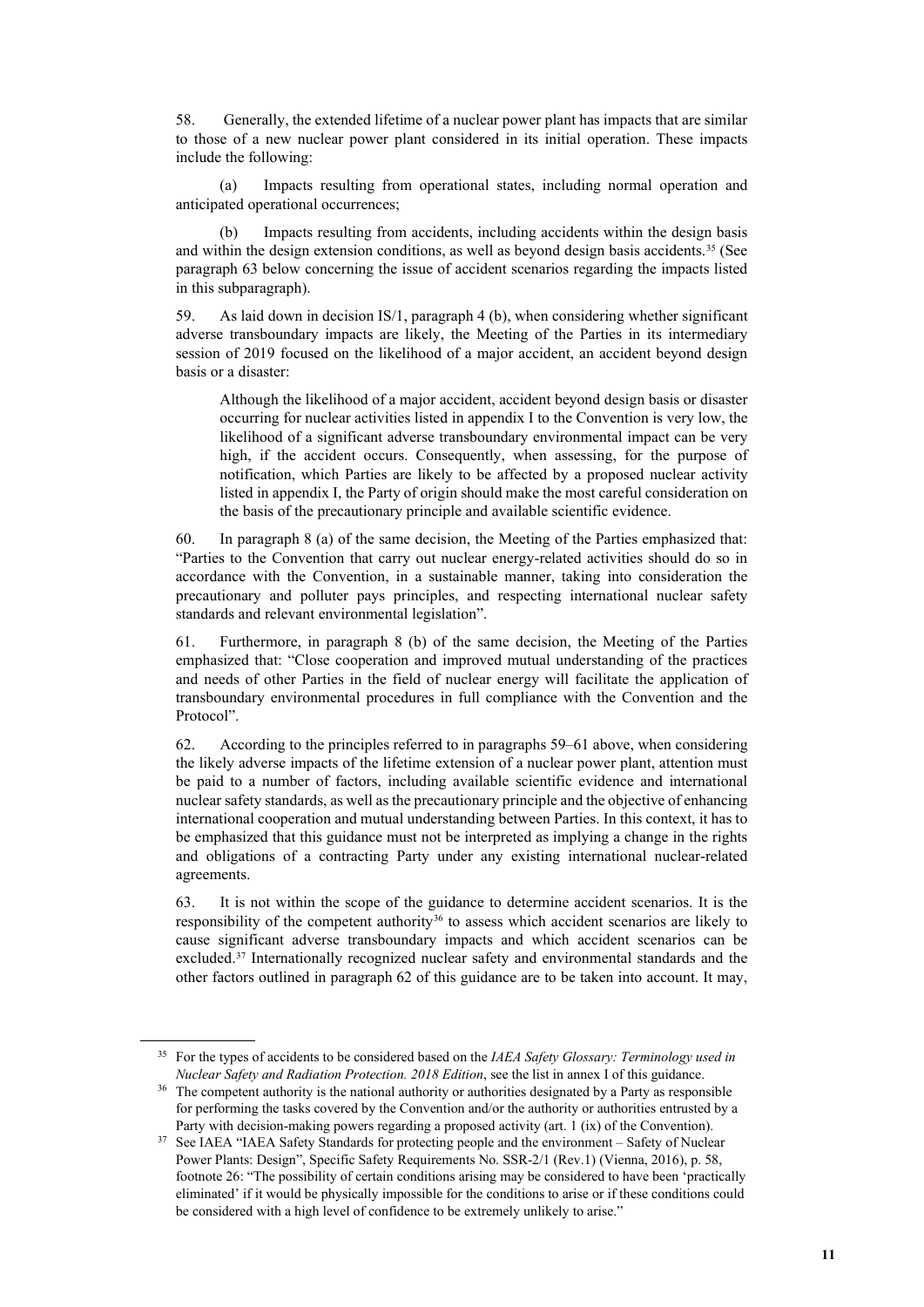however, be regarded as good practice to discuss the accident scenarios with Parties that may be affected.

### **2. Likely**

64. Although the term "likely" is used throughout the Convention, it is neither defined nor are criteria provided for doing so. The term refers to whether the adverse impact is likely to occur, rather than whether that impact is likely to be significant. It therefore covers any scenario in which significant adverse transboundary impacts cannot be excluded by the competent authorities.[38](#page-11-0)

65. The 2017 *Good Practice Recommendations on the Application of the Convention to Nuclear Energy-related Activities*, summarizing good practices reported by some Parties, recommends the following: "Parties of origin are invited to consider the risk of major accidents and/or disasters which are relevant to the project when determining the likelihood of significant transboundary impact."[39](#page-11-1)

66. Decision IS/1 of the Meeting of the Parties, quoted above in chapter IV, section B.1, highlighted that the likelihood of a significant adverse transboundary environmental impact can be very high if the accident occurs, although the likelihood of a major accident, an accident beyond the design base or a disaster occurring is very low. Therefore, when assessing which Parties are likely to be affected by a proposed nuclear activity listed in appendix I, the Party of origin should make the most careful consideration, on the basis of the precautionary principle and available scientific evidence.

67. According to the above, both aspects – the probability of occurrence of accidents and the significance of the impacts resulting therefrom – must be taken into account when considering whether the activity is likely to cause significant adverse transboundary impact. Consequently, the assessment also has to consider the potential impact on the environment of another Party.[40](#page-11-2)

### **3. Significant**

68. "Significance" is a relevant factor in the process of transboundary environmental impact assessment. However, in the Convention, the term is not defined; nor are any thresholds or criteria provided for doing so.

69. The Parties to the Convention have discretion in determining the significance of adverse environmental impacts. For the purpose of this guidance, it is recommended that significance be assessed in the light of the specific characteristics of the proposed activity in question and its likely impact. This determination should be conducted by the Party of origin on the basis of technical expertise and available scientific evidence, taking into account, inter alia, the objectives of the Convention as described in decision IS/1 (para. 4 (b)). The determination should be as objective as possible.

70. Several risks related to the significant adverse transboundary impacts are characterized by a low likelihood. Deriving from decision IS/1 of the Meeting of the Parties, quoted above in chapter IV, section B.1, a systematic evaluation of potential significant adverse transboundary impacts of low likelihood, including from accidents beyond the design basis, is important when assessing the impacts of nuclear power plants. Parties must also take

<sup>&</sup>lt;sup>38</sup> See ECE/MP.EIA/20.Add.1–ECE/MP.EIA/SEA/4.Add.1, decision VI/2, para. 7.<br><sup>39</sup> See United Nations publication, ECE/MP.EIA/24, para. 17.

<span id="page-11-2"></span><span id="page-11-1"></span><span id="page-11-0"></span>

<sup>&</sup>lt;sup>40</sup> The importance of international cooperation in addressing possible emergencies on a Party's territory that may affect or are likely to have significant adverse transboundary impacts on other Parties is also underlined by the relevant nuclear safety-related instruments such as: Council Directive 2013/59/Euratom of 5 December 2013 laying down basic safety standards for protection against the dangers arising from exposure to ionising radiation, and repealing Directives 89/618/Euratom, 90/641/Euratom, 96/29/Euratom, 97/43/Euratom and 003/122/Euratom, *Official Journal of the European Union*, L 13 (2014), pp. 1–73; or the voluntary Heads of the European Radiological protection Competent Authorities-Western European Nuclear Regulators' Association, *Approach for a better cross-border coordination of protective actions during the early phase of a nuclear accident* (Stockholm, 22 October 2014).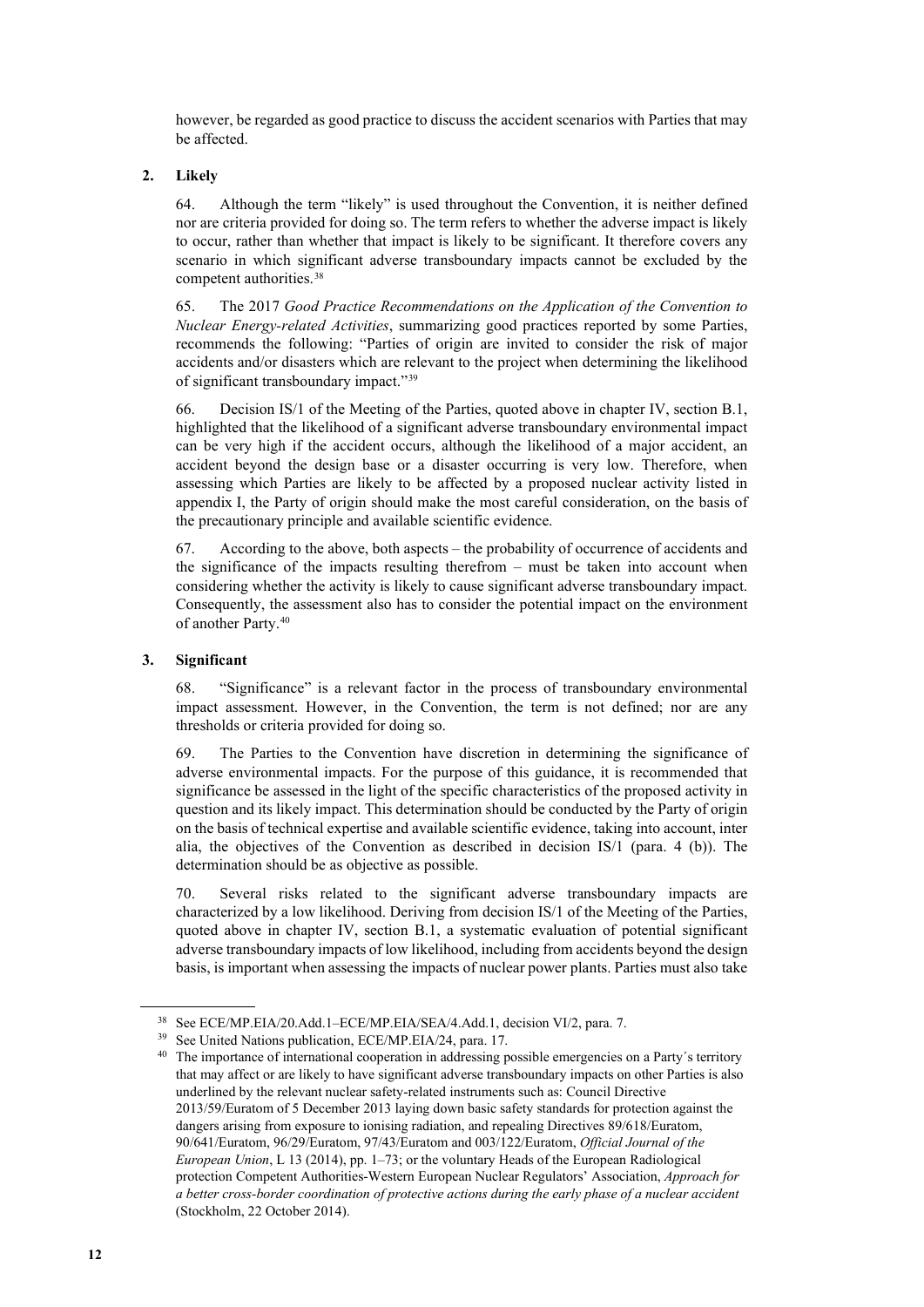into account impact accumulation from different events that, when considered individually, may appear insignificant.

71. Although the Convention does not directly provide any definition of the term "significant", appendix III should be applied in this context. The criteria listed in this appendix are also valid for activities listed in appendix I and provide for some general guidance that may serve as a suitable framework for determining the significance of adverse impacts deriving from lifetime extension.

## **4. Transboundary**

72. The term "transboundary impact" is defined by the Convention in article 1 (viii), as follows: "'Transboundary impact' means any impact, not exclusively of a global nature, within an area under the jurisdiction of a Party caused by a proposed activity the physical origin of which is situated wholly or in part within the area under the jurisdiction of another Party."

73. The transboundary nature of an impact will generally vary depending on both the impact itself and the location of the nuclear power plant in question. Some impacts may not be relevant for any other State, others may only be relevant for neighbouring States, while others may have a more extensive reach. Similarly, while impacts from normal operation will mostly only be of a local nature, impacts from accidents may also be transboundary.

74. As regards the location of the nuclear power plant, a plant that is located close to an international border or a transboundary watercourse is more likely to have a transboundary impact than one located elsewhere. As discussed in chapter IV, section B.1 above, the assessment of impacts must consider the state-of-the-environment, including the environment of areas under the jurisdiction of another Party. Changes in the environment of these areas that have occurred since the activity began may affect the transboundary nature of the impacts.

75. As a general rule, safety measures and related improvements endorsed by the competent authority aim to limit the probability of occurrence and the effects of accidents. Hence, certain impacts of nuclear power plants on the environment may have decreased over the years due to the said changes made within the limits of the existing licence and therefore should not, by themselves, be regarded as significant adverse transboundary impacts.

## **C. Notification**

76. The individual criteria for "likely significant adverse transboundary impact" are closely linked to the question of who to notify about a proposed activity. The *Good Practice Recommendations on the Application of the Convention to Nuclear Energy-related Activities* emphasize the importance of a wide notification.<sup>[41](#page-12-0)</sup>

77. Decision IS/1 of the Meeting of the Parties includes text related to notification in paragraph 4 (a) and (c).

78. The Party of origin should take both the *Good Practice Recommendations* and decision IS/1 into account when determining which Parties it notifies about a lifetime extension. Such notification may result in the conclusion that a transboundary procedure is not necessary. In line with decision IS/1, Parties should make the most careful consideration on the basis of the precautionary principle and available scientific evidence when determining for the purpose of notification which adverse impacts are likely, significant and transboundary. Furthermore, the Party of origin is encouraged to take into consideration whether the nuclear power plant in question was planned and constructed before the Convention´s entry into force and the fact that the risk perception may change over time and vary from Party to Party.

79. Article 3 (7) of the Convention allows any Party that considers itself to be affected by a significant adverse transboundary impact of a proposed activity to hold discussions with

<span id="page-12-0"></span><sup>41</sup> See United Nations publication, ECE/MP.EIA/24, para. 28.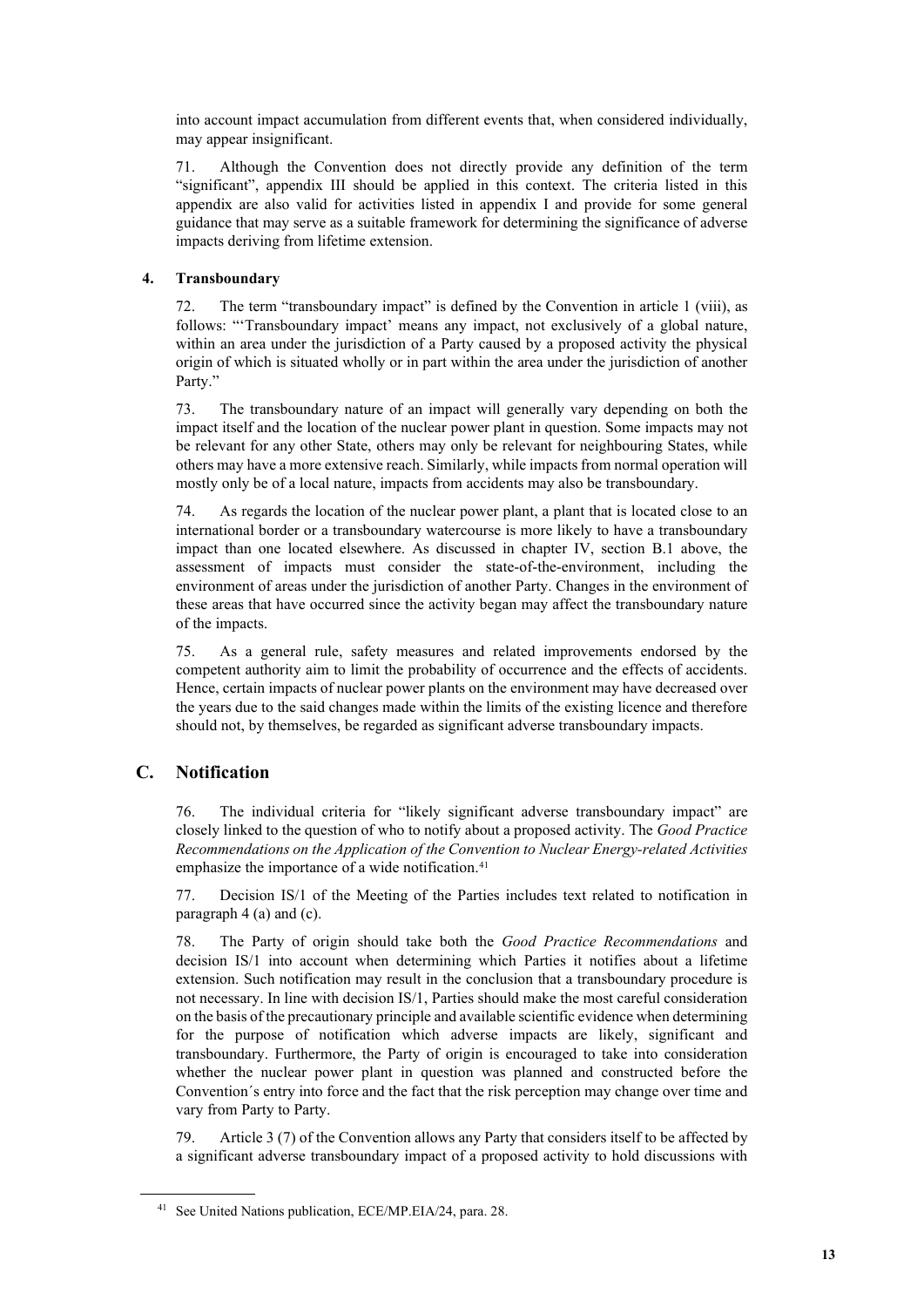the Party of origin. In a situation where neither specific information on the likely significant adverse transboundary impacts nor any other general characteristics of the proposed activity are considered sufficient by the Party of origin to arrive at a definite conclusion on whether significant adverse transboundary impacts are likely, the Party of origin is encouraged to notify widely in order to reach a mutual understanding. A wide notification may thus help to avoid long and burdensome procedures.

## **V. Lifetime extension of nuclear power plants subject to a decision of a competent authority in accordance with an applicable national procedure**

## **A. Espoo Convention framework**

80. This chapter deals with the decision element of the definition of "proposed activity" as provided in article 1 (v) of the Convention: "'Proposed activity' means any activity or any major change to an activity subject to a decision of a competent authority in accordance with an applicable national procedure."

81. Article 2 of the Convention contains general provisions regarding the obligations of the Parties under the Convention. Article 2 (2) addresses the requirement to take the necessary legal, administrative or other measures to implement the Convention:

Each Party shall take the necessary legal, administrative or other measures to implement the provisions of this Convention, including, with respect to proposed activities listed in appendix I that are likely to cause significant adverse transboundary impact, the establishment of an environmental impact assessment procedure that permits public participation and preparation of the environmental impact assessment documentation described in appendix II.

82. Article 2 (3) states that the environmental impact assessment must be undertaken prior to a decision to authorize or undertake a proposed activity:

The Party of origin shall ensure that in accordance with the provisions of this Convention an environmental impact assessment is undertaken prior to a decision to authorize or undertake a proposed activity listed in appendix I that is likely to cause a significant adverse transboundary impact.

83. Any interpretation of article 2 (2) and (3) must be made in line with other provisions of the Convention such as articles  $1 (v)$  and 6, as well as with the purpose of the Convention.

84. In accordance with article 2 (2) of the Convention, Parties have committed themselves to having in place and taking all the legal, administrative and other measures necessary to implement the Convention effectively within the domestic legal order. Consequently, to comply with the Convention, and as provided for in article 2 (3) with respect to all proposed activities that fall within the scope of the Convention, each Party must undertake an environmental impact assessment in accordance with the Convention, prior to proceeding with its decision-making to authorize or undertake such activities. Moreover, a "final decision" on the proposed activity is one of the core obligations under the Convention, which Parties must implement in accordance with article 6.<sup>[42](#page-13-0)</sup>

## **B. Characteristic features of a "decision"**

85. In practice, both the construction and operation of all nuclear power plants are subject to an authorization[43](#page-13-1) regime and undergo continuous safety assessment, monitoring

<span id="page-13-0"></span><sup>&</sup>lt;sup>42</sup> See Implementation Committee Chair's letter to the Co-Chairs of the ad hoc working group of 4 June 2020, with the Committee's opinion on article 2 (2) and (3), available under the "Informal documents" tab at www.unece.org/index.php?id=53209.

<span id="page-13-1"></span><sup>&</sup>lt;sup>43</sup> In this chapter, the term "authorization" is used as an umbrella term for authorizations, permits, licences and other permissions.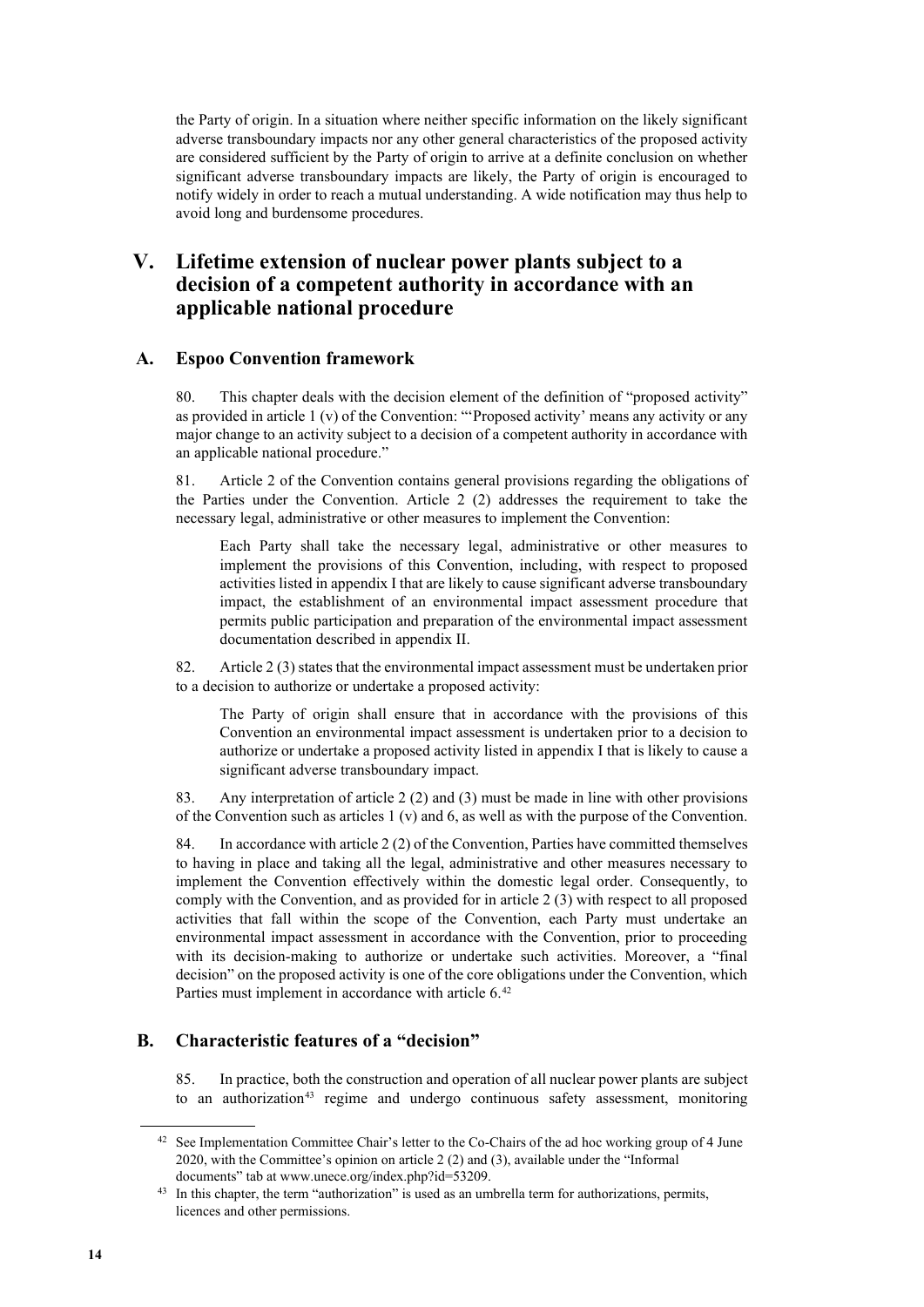(including environmental monitoring) and inspection throughout their entire lifecycle, overseen by the relevant competent authorities. In addition, it is the responsibility of these authorities to ensure that operation complies with the conditions of the relevant authorization and that the operator takes any required action to ensure compliance and nuclear safety. The lifecycle of a nuclear power plant does not necessarily include a lifetime extension. While some Parties have established decision or authorization procedures related to the lifetime extension of their nuclear power plants, other Parties do not have these procedures.

86. Depending on the specific procedure of the Party in question, a competent authority has to carry out assessments and evaluate the operation of a nuclear power plant at various points, inter alia in the context of a decision on lifetime extension. Such considerations include the question of whether: the nuclear power plant may continue its operation unchanged (or without any major changes); an intervention is required in order for the operation to continue; or the operation has to cease. The conclusions drawn by a competent authority may be viewed as an administrative decision or the triggering factor for an administrative procedure leading to such a decision. However, it is important to note that not all administrative decisions serve the purpose of an authorizing function within the meaning of the Convention (see chapter V, section B.3 below).

#### **1. Subject of the decision**

87. The term "decision" may apply in national procedures to authorizations that have the purpose of allowing the operator to carry out (or continue to carry out) a certain proposed activity. Therefore, a final decision in the sense of the Convention is typically related to the initial permitting of the proposed activity or an authorization to carry out major changes in the operation of the nuclear power plant.

88. According to article 2 (3) of the Convention, environmental impact assessment is carried out to inform a "decision to authorize or undertake a proposed activity". Furthermore, the definition of "proposed activity" in article 1 (v) of the Convention puts the focus on decisions taken in the framework of an "applicable national procedure". Each Party has the responsibility to determine what could be, according to its national legislation, a final decision of lifetime extension relating to the extension, renewal or modification of authorizations allowing previous operation.

89. If such a decision is identified, and if the criteria outlined in the previous chapters are met, then, in accordance with the Convention, a transboundary environmental impact assessment must be carried out as part of informed decision-making and an informed final decision on lifetime extension.

#### **2. Characteristics of the final decision**

90. What counts when determining what is a final decision is not the title (for example, "licence" or "permit") but rather whether the authorizing function with regard to the rights or duties of the operator is equivalent to that of a licence, a consent or a permit. Internal procedures or considerations of a competent authority are therefore not sufficient to meet the criteria of a "decision" as laid down in the Convention.

91. In addition, article 6 (1) of the Convention requires Parties to take account of the outcomes of the environmental impact assessment in the final decision on the proposed activity:

The Parties shall ensure that, in the final decision on the proposed activity, due account is taken of the outcome of the environmental impact assessment, including the environmental impact assessment documentation, as well as the comments thereon received pursuant to article 3, paragraph 8, and article 4, paragraph 2, and the outcome of the consultations as referred to in article 5.

92. Indeed, as laid out in the preamble of the Convention, the transboundary environmental impact assessment is related to the decision procedure as it is a tool designed for decision makers to have more knowledge about the environmental impacts of projects and the public's opinion. It therefore has to be undertaken prior to the final decision.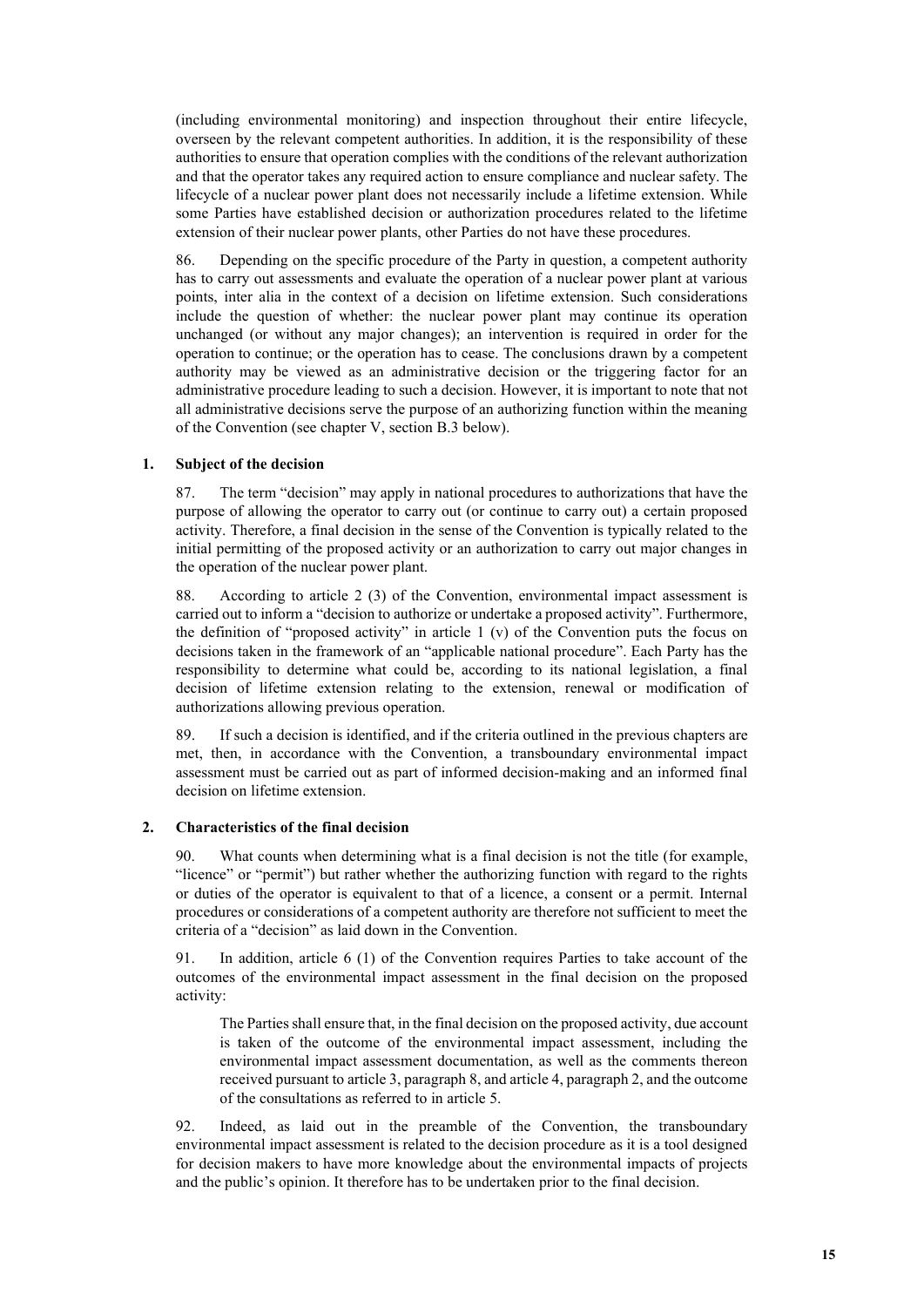#### **3. Findings following daily operational routines and specific safety reviews**

93. In the context of a nuclear power plant, findings related to daily operational routines are not to be considered decisions within the meaning of the Convention. In the same way, a specific safety review, such as a periodic safety review,<sup>[44](#page-15-0)</sup> is in itself, due to its nature and purpose, not a decision within the meaning of the Convention either. The same is true of any reports and findings that may result from a specific safety review.

94. Such findings may include situations where:

(a) A competent authority finds that the nuclear power plant is operating within its licence conditions and regulatory requirements and can continue operation unchanged, or that there are licence conditions that ought to be fulfilled to operate within the permit;<sup>[45](#page-15-1)</sup>

(b) A competent authority may order the operation to be provisionally suspended for a certain period of time in order to allow the operator to come into compliance with its licence conditions or regulatory requirements;

(c) There are inspection findings that require subsequent measures to be applied.

95. Both daily operational routines and specific safety reviews may be followed by an authorization issued in order to transpose the findings of that review. Depending on the findings, the authorization may require the operator to carry out safety improvements at the plant before continuing its operation or in parallel with its continued operation. In some countries, the operator must receive an authorization from the competent authority in order to be allowed to operate following the review. In such cases this authorization may meet the criteria of a decision. It is also sometimes the case that a specific safety review is used in support of the decision-making process for a licence extension or renewal. However, there is no systematic correlation between periodic safety reviews and the authorization regime.

### **C. Multistage authorization procedures**

96. In some Parties, the authorization procedure for a lifetime extension could take place in a series of stages, where one of those stages is a principal decision and another is an implementing decision.

97. The transboundary environmental impact assessment in respect of any proposed activity should, in principle, be carried out as soon as it is possible to identify and assess all potential significant adverse transboundary impacts that the proposed activity is likely to have on the environment. As an implementing decision cannot extend beyond the parameters set by the principal decision, the impacts that the proposed activity may have on the environment should be identified and assessed prior to the principal decision.<sup>[46](#page-15-2)</sup> Only if those impacts are not identifiable at that time can the transboundary environmental impact assessment be carried out prior to the later implementing decision.

## **D. Lifetime extensions by a specific domestic law**

98. The Convention does not provide a definition for "decision" but, by referring to a "competent authority" and a "national procedure" in article 1 (v), it seems to place the focus primarily on administrative decisions: "'Proposed activity' means any activity or any major change to an activity subject to a decision of a competent authority in accordance with an applicable national procedure."

99. This interpretation is also compatible with the definition of "competent authority" in article 1 (ix), which refers to national authorities "responsible for performing the tasks covered by this Convention" or "entrusted by a Party with decision-making powers":

<span id="page-15-0"></span><sup>44</sup> See the glossary of terms in annex I to the present document.

<span id="page-15-1"></span><sup>&</sup>lt;sup>45</sup> For example, the need to clarify certain aspects of the management system and measures related to waste management.

<span id="page-15-2"></span><sup>46</sup> Similar considerations can be found in the Court of Justice of the European Union judgment of 29 July 2019 in Case No. C-411/17, paras. 85 and 86.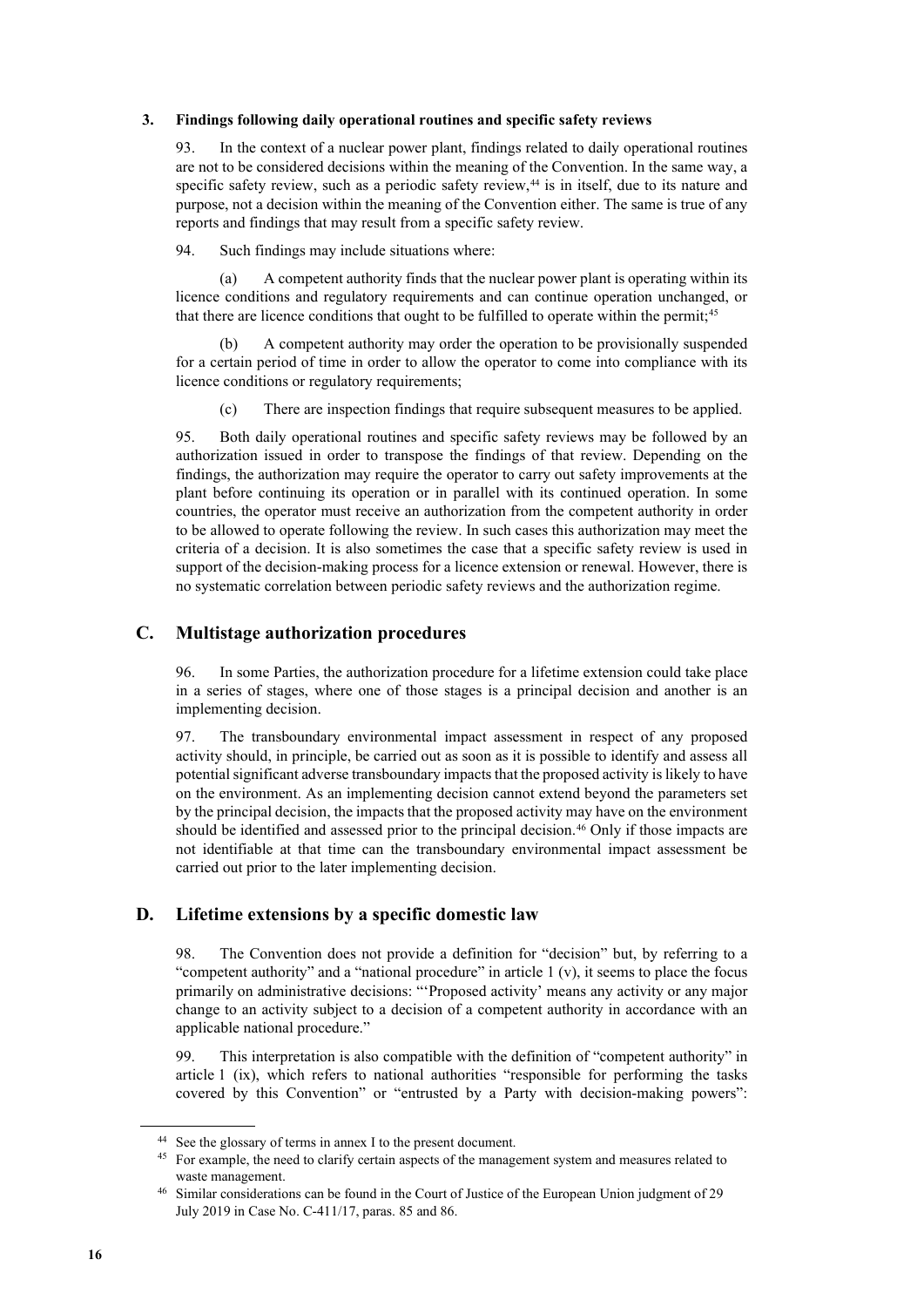"'Competent authority' means the national authority or authorities designated by a Party as responsible for performing the tasks covered by this Convention and/or the authority or authorities entrusted by a Party with decision-making powers regarding a proposed activity."

100. Both definitions strengthen the argument that the Convention, in this respect, applies to administrative processes and resulting decisions.

101. However, in some Parties, the lifetime of a nuclear power plant is not extended by an administrative decision of a competent authority but rather by a specific domestic law adopted by a legislative body such as parliament or another competent institution. The relevant provisions of the Convention quoted above refer to authorities and administrative decisions, but do not specifically mention legislative or judicial bodies; nor, however, do they explicitly exclude them.

102. In this respect, it is not relevant to consider the title of the body or institution, but rather the authorizing function. Indeed, in accordance with an applicable national procedure, it is possible for a legislative or judicial body to operate in an authorizing capacity for a proposed activity. In this case, the lifetime extension may in fact be considered to have been granted by a legislative or judicial body acting in an authorizing capacity, therefore requiring the Convention to be applied. However, this may only be assumed if the domestic law is precise and unconditional and defines the essential characteristics of the lifetime extension, so that these are no longer a matter for reconsideration in the implementing decision.<sup>[47](#page-16-0)</sup>

103. This specific domestic law could be a stage in a multistage authorization procedure, as discussed in chapter V, section C above.

<span id="page-16-0"></span><sup>&</sup>lt;sup>47</sup> Similar considerations can be found in the Court of Justice of the European Union judgment of 29 July 2019 in Case No. C-411/17, paras. 87 and 88.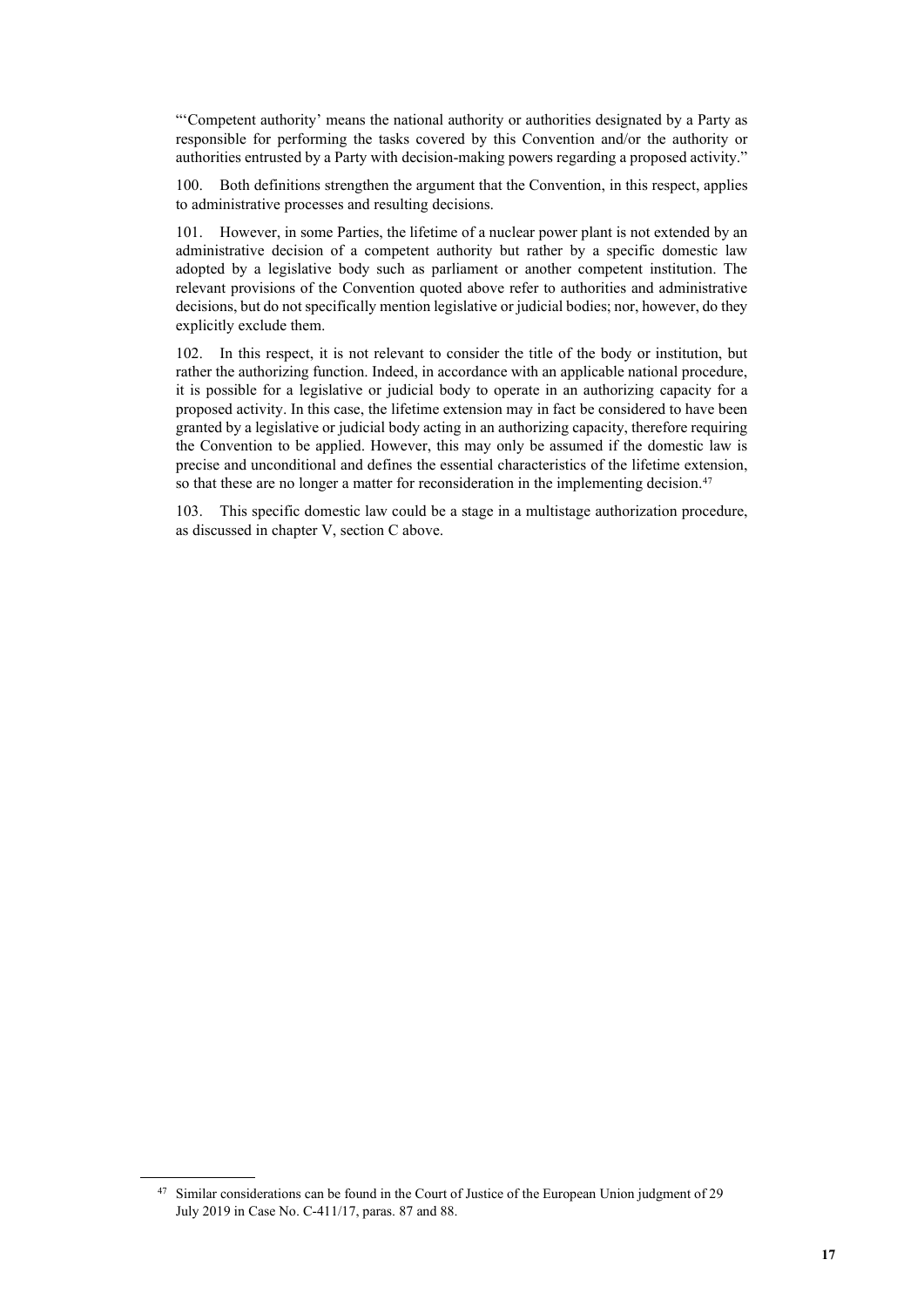# **Annex I**

## **Glossary of terms**

1. Throughout the guidance, some terms of a cross-cutting nature are referenced. This annex lists definitions given by the International Atomic Energy Agency:[1](#page-17-0)

2. Beyond design basis accident:

Postulated accident with accident conditions more severe than those of a design basis accident.

3. Design life:

The period of time during which a facility or component is expected to perform according to the technical specifications to which it was produced.

4. Design basis accident:

A postulated accident leading to accident conditions for which a facility is designed in accordance with established design criteria and conservative methodology, and for which releases of radioactive material are kept within acceptable limits.

5. Design extension conditions:

Postulated accident conditions that are not considered for design basis accidents, but that are considered in the design process of the facility in accordance with best estimate methodology, and for which releases of radioactive material are kept within acceptable limits. For nuclear power plants, design extension conditions comprise conditions in events without significant fuel degradation and conditions in events with melting of the reactor core.

6. Long-term operation:

Operation beyond an established time frame set forth by, for example, licence term, design, standards, licence and/or regulations, which has been justified by safety assessment, with consideration given to life-limiting processes and features of systems, structures and components.[2](#page-17-1)

7. Normal operation:

Operation within specified operational limits and conditions. For a nuclear power plant, this includes start-up, power operation, shutting down, shutdown, maintenance, testing and refuelling.

8. Periodic safety review:

A systematic reassessment of the safety of an existing facility (or activity) carried out at regular intervals to deal with the cumulative effects of ageing, modifications, operating experience, technical developments and siting aspects, and aimed at ensuring a high level of safety throughout the service life of the facility (or activity).

9. Severe accident:

Accident more severe than a design basis accident and involving significant core degradation.

<span id="page-17-1"></span><span id="page-17-0"></span><sup>1</sup> Definitions without further reference are taken from the *IAEA Safety Glossary: Terminology used in Nuclear Safety and Radiation Protection. 2018 Edition.* 2 IAEA, "Safe Long-term Operation of Nuclear Power Plants", Safety Reports Series No. 57 (Vienna,

<sup>2008),</sup> p. 1.